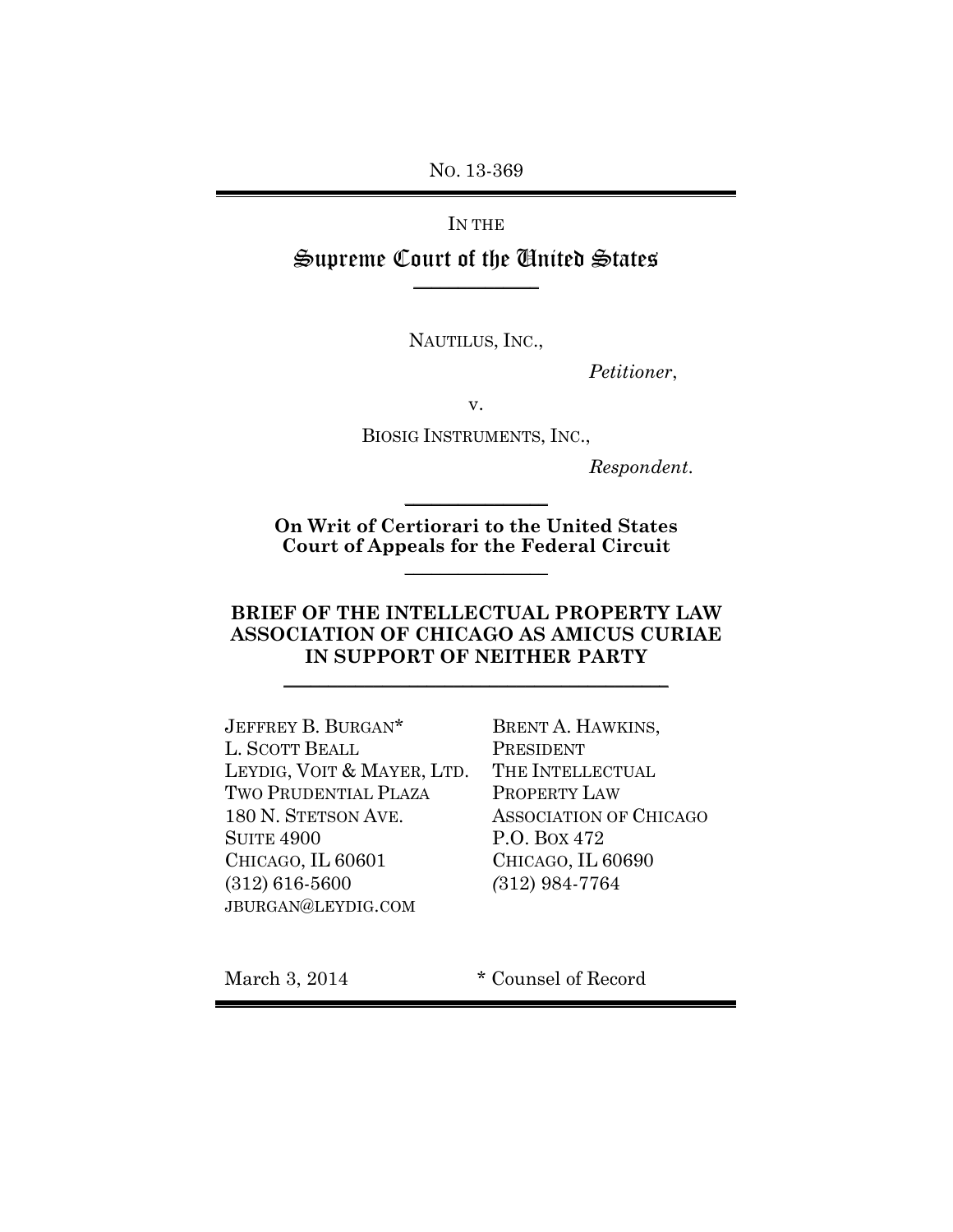## **TABLE OF CONTENTS**

| ÷<br>Ω<br>. .<br>ч |
|--------------------|
|--------------------|

| INTEREST OF AMICUS CURIAE  1                                                                                                                                                                                                                 |
|----------------------------------------------------------------------------------------------------------------------------------------------------------------------------------------------------------------------------------------------|
| SUMMARY OF THE ARGUMENT 2                                                                                                                                                                                                                    |
| L.                                                                                                                                                                                                                                           |
| THE PATENT STATUTE CALLS<br>$\mathsf{A}$                                                                                                                                                                                                     |
| THE SUPREME COURT ALSO<br>$\bf{B}$                                                                                                                                                                                                           |
| THE RECENT FEDERAL<br>$C_{\cdot}$<br><b>CIRCUIT VIEW RUNS</b><br>COUNTER TO THE CLARITY<br>DEMANDED BY THE PATENT<br>STATUTE AND THIS COURT  13                                                                                              |
| A SINGLE STANDARD IS<br>D.<br>REQUIRED TO ENABLE A<br><b>CONSCIENTIOUS PATENT</b><br><b>LAWYER TO DETERMINE</b><br>INDEFINITENESS  16                                                                                                        |
| THE FEDERAL CIRCUIT HAS<br>$\mathbf{E}$<br><b>INCONSISTENTLY</b><br>ARTICULATED WHETHER<br><b>INDEFINITENESS</b><br>DETERMINATIONS UNDER 35<br>U.S.C. $\S$ 112, $\P$ 2, ARE WHOLLY<br>A QUESTION OF LAW OR A<br><b>MIXED QUESTION OF LAW</b> |
| $\textbf{CONCLUSION}.\textcolor{red}{\textbf{23}}$                                                                                                                                                                                           |

i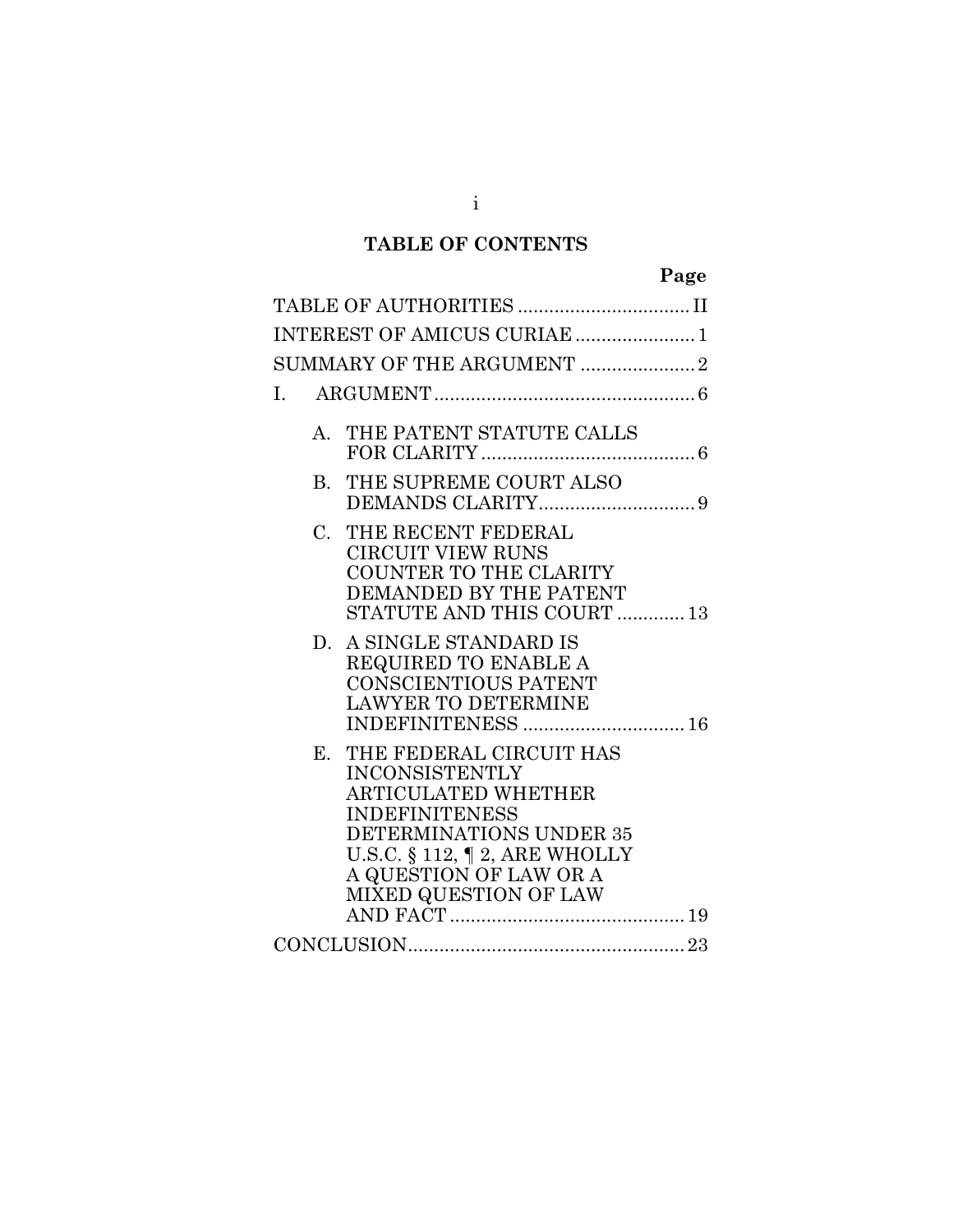## **TABLE OF AUTHORITIES**

## <span id="page-2-0"></span>**Cases**

| Biosig Instruments, Inc. v. Nautilus, Inc.,<br>715 F.3d 891 (Fed. Cir. 2013) cert. granted, 134 S. |
|----------------------------------------------------------------------------------------------------|
| BJ Servs. Co. v. Halliburton Energy Servs., Inc.,                                                  |
| Carnegie Steel Co. v. Cambria Iron Co.,                                                            |
| Cybor Corp. v. FAS Techs., Inc.,<br>138 F.3d 1448 (Fed. Cir. 1998) (en banc) 20                    |
| Datamize, LLC v. Plumtree Software, Inc.,<br>417 F.3d 1342 (Fed. Cir. 2005) 4, 13, 16, 19          |
| Diamond v. Diehr,                                                                                  |
| Dow Chem. Co. v. NOVA Chemicals Corp. (Canada),                                                    |
| Energizer Holdings, Inc. v. Int'l Trade Com'n,<br>435 F.3d 1366 (Fed. Cir. 2006) 16                |
| Enzo Biochem, Inc. v. Applera Corp.,<br>599 F.3d 1325 (Fed. Cir. 2010)  16                         |
| Enzo Biochem, Inc. v. Applera Corp.,<br>605 F.3d 1347 (Fed. Cir. 2010)  13, 14, 15, 22, 23         |
| Ernie Ball, Inc. v. Earvana, LLC,                                                                  |
| Evans v. Eaton,                                                                                    |

ii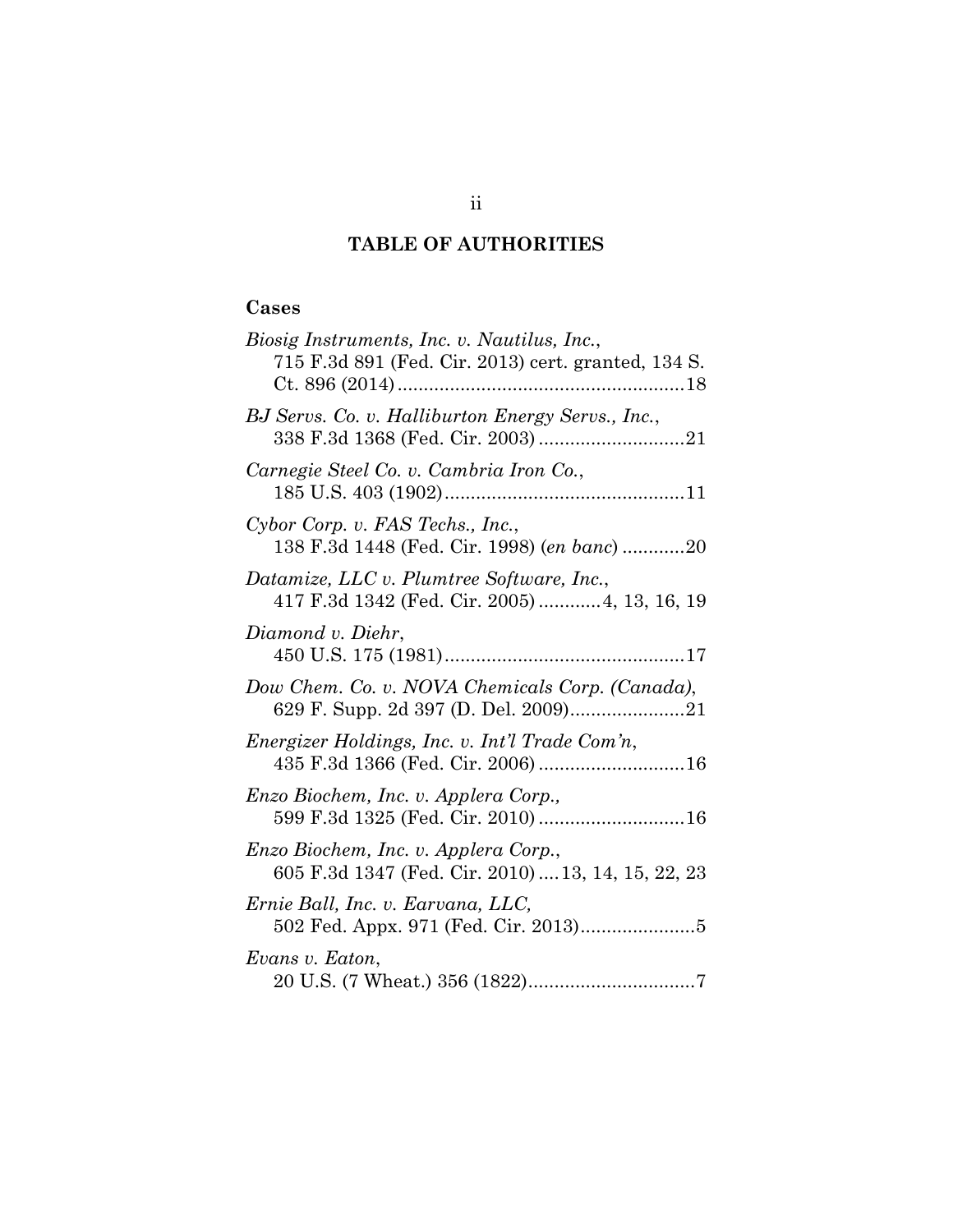| Ex parte Miyazaki,<br>89 U.S.P.Q.2d 1207 (Bd. Pat. App. & Interf., Nov.                                                 |
|-------------------------------------------------------------------------------------------------------------------------|
| Exxon Research & Eng'g Co. v. United States,<br>265 F.3d 1371 (Fed. Cir. 2001)4, 13, 16                                 |
| Festo Corp. v. Shoketsu Kinzoku Kogyo Kabushiki<br>Co., Ltd.,                                                           |
| Green Edge Enterprises, LLC v. Rubber Mulch Etc.,<br>LLC,                                                               |
| Halliburton Energy Servs. Inc. v. M-I LLC,<br>514 F.3d 1244 (Fed. Cir. 2008)  16                                        |
| Keystone Bridge Co. v. Phoenix Iron Co.,                                                                                |
| Lighting Ballast Control LLC v. Philips Electronics<br>$N.$ Am. Corp.,<br>No. 2012-1014, 2014 WL 667499 (Fed. Cir. Feb. |
| Markman v. Westview Instruments, Inc.,                                                                                  |
| Markman v. Westview Instruments, Inc.,<br>52 F.3d 967 (Fed. Cir. 1995) (en banc), aff'd, 517                            |
| Merrill v. Yeomans,                                                                                                     |
| Microsoft Corp. v. i4i Ltd. P'ship,                                                                                     |
| Minerals Separation, Ltd. v. Hyde,                                                                                      |

# iii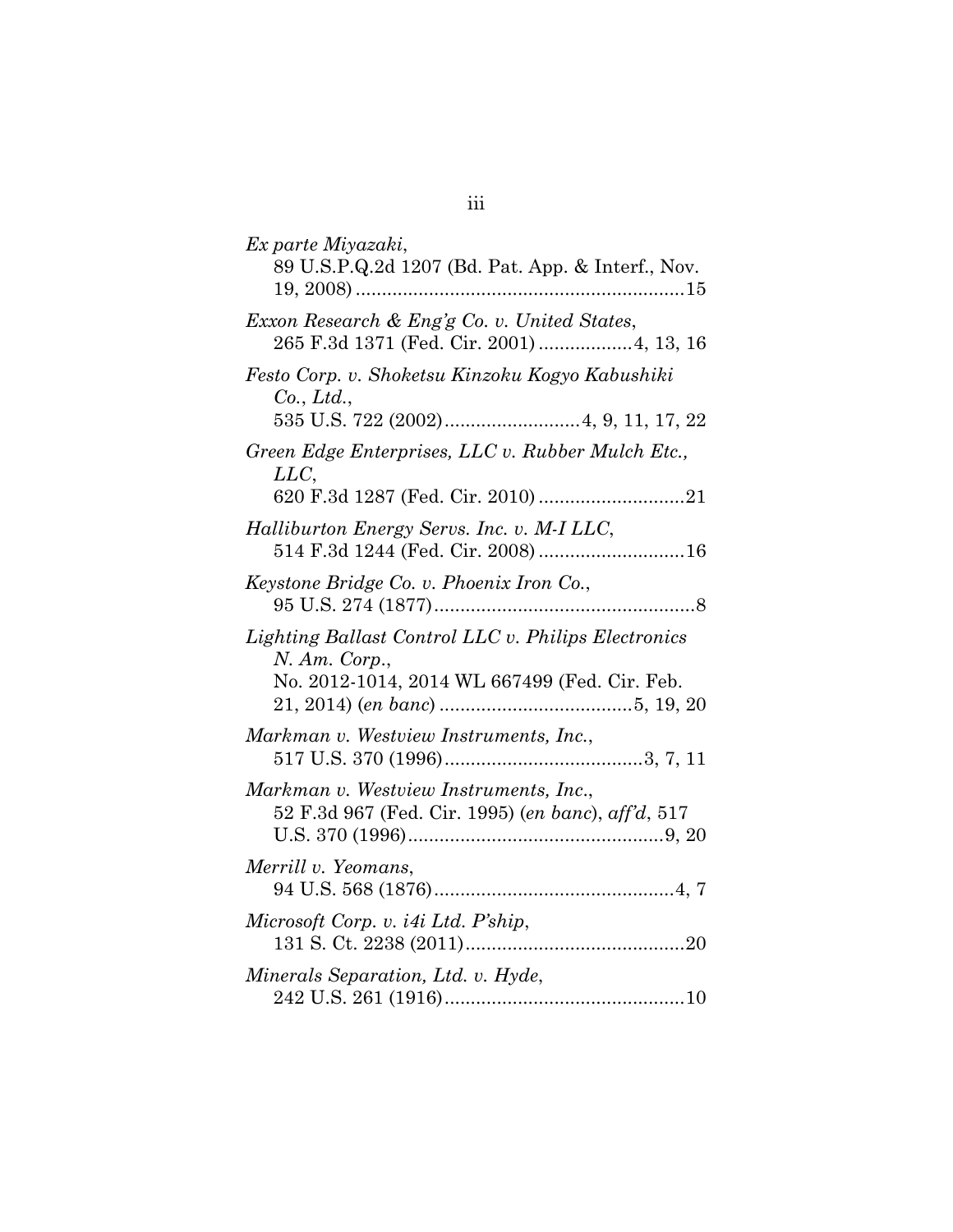| Morton Int'l, Inc. v. Cardinal Chem. Co.,                                |
|--------------------------------------------------------------------------|
| Motion Picture Patents Co. v. Universal Film Mfg.<br>Co.,                |
|                                                                          |
| Noah Systems, Inc. v. Intuit Inc.,<br>675 F.3d 1302 (Fed. Cir. 2012)  16 |
| Phillips v. AWH Corp.,<br>415 F.3d 1303 (Fed. Cir. 2005) (en banc) 20    |
| Providence Rubber Co. v. Goodyear,                                       |
| Pullman-Standard v. Swint,                                               |
| Retractable Techs., Inc. v. Becton, Dickinson & Co.,                     |
| Sys. Mgmt. Arts Inc. v. Avesta Technologies, Inc.,                       |
| United Carbon Co. v. Binney & Smith Co.,                                 |
| United States v. U.S. Gypsum Co.,                                        |
| Young v. Lumenis, Inc.,<br>492 F.3d 1336 (Fed. Cir. 2007) 19, 21         |
| <b>Statutes</b>                                                          |
| 35 U.S.C. § 112  2, 3, 6, 7, 9, 15, 17, 18, 20, 22, 23                   |
|                                                                          |
| 35 U.S.C. § 282(a) 4, 13, 17, 18, 20, 24                                 |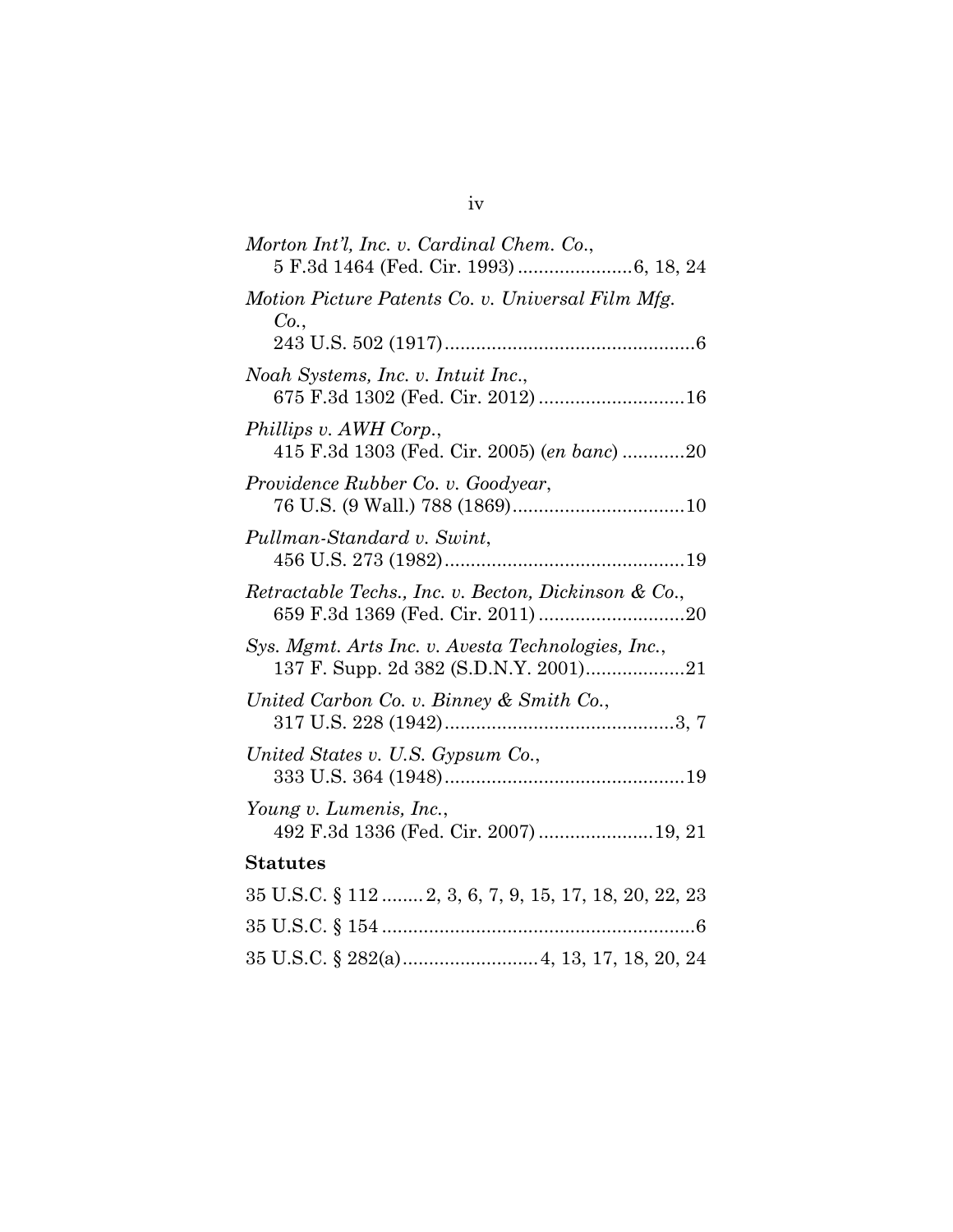## **Other Authorities**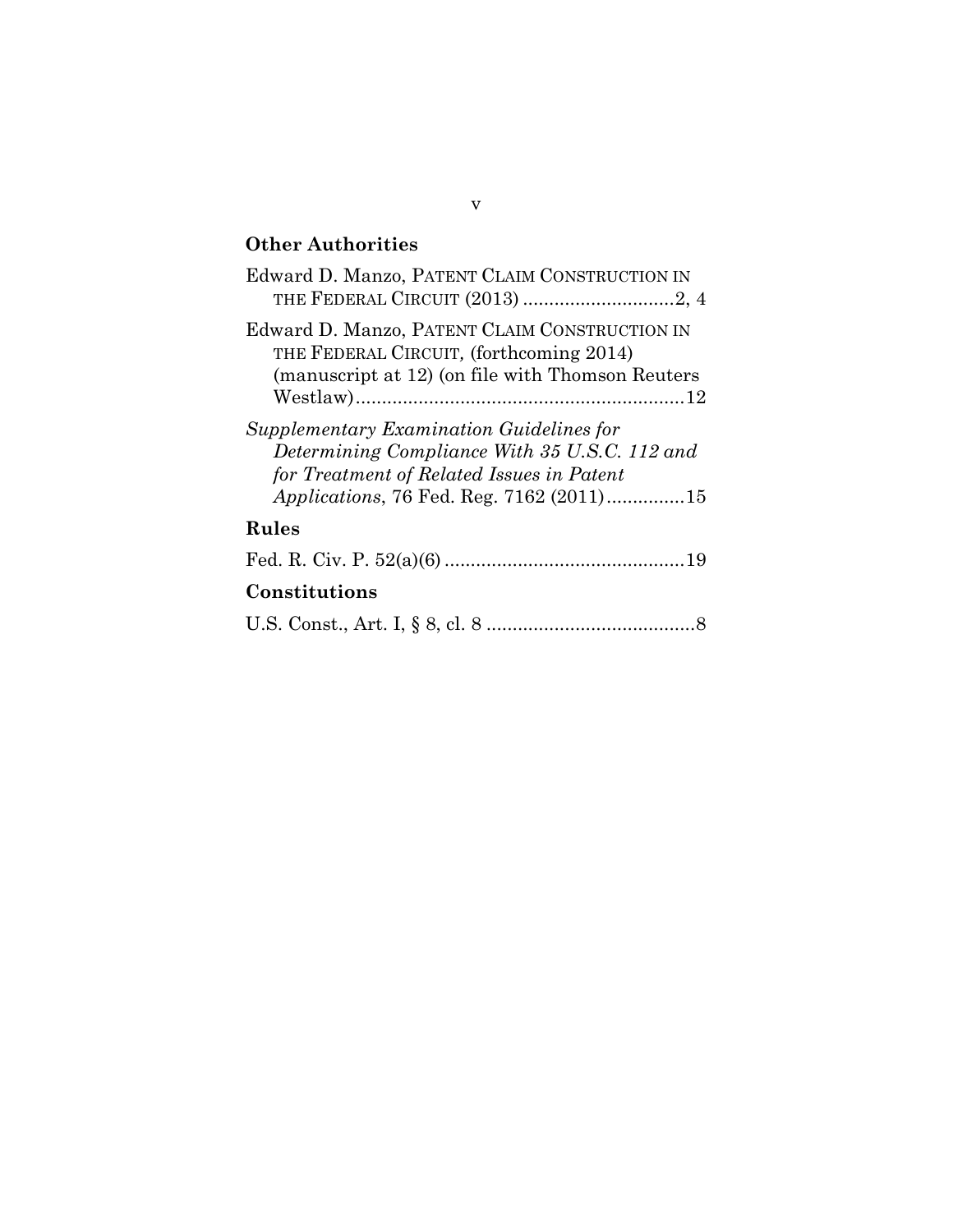#### **INTEREST OF AMICUS CURIAE**

<span id="page-6-0"></span>The Intellectual Property Law Association of Chicago ("IPLAC") submits this brief as amicus curiae in support of neither party on the ultimate merits of the case.  $1,2,3$  $1,2,3$  $1,2,3$ 

Founded in 1884, the Intellectual Property Law Association of Chicago is a voluntary bar association of over 1,000 members who practice in the areas of patents, trademarks, copyrights, trade secrets. IPLAC is the country's oldest bar association devoted exclusively to intellectual property matters. In litigation, IPLAC's members are split about equally between plaintiffs and

 $\overline{a}$ 

<span id="page-6-2"></span>2 In addition to the required statement of footnote 1, IPLAC adds that after reasonable investigation, IPLAC believes that (a) no member of its Board or Amicus Committee who voted to prepare this brief, or any attorney in the law firm or corporation of such a member, represents a party to this litigation in this matter, (b) no representative of any party to this litigation participated in the authorship of this brief, and (c) no one other than IPLAC, or its members who authored this brief and their law firms or employers, made a monetary contribution to the preparation or submission of this brief.

<span id="page-6-3"></span>3 Pursuant to Supreme Court Rule 37.2, counsel of record received timely notice of the intent to file this brief under the Rule and consent was granted.

<span id="page-6-1"></span><sup>1</sup> Pursuant to Supreme Court Rule 37.6, no counsel for a party authored this brief in whole or in any part, no such counsel or a party made a monetary contribution intended to fund the preparation or submission of the brief, and no person other than the amicus curiae, its members, or its counsel, made such a monetary contribution.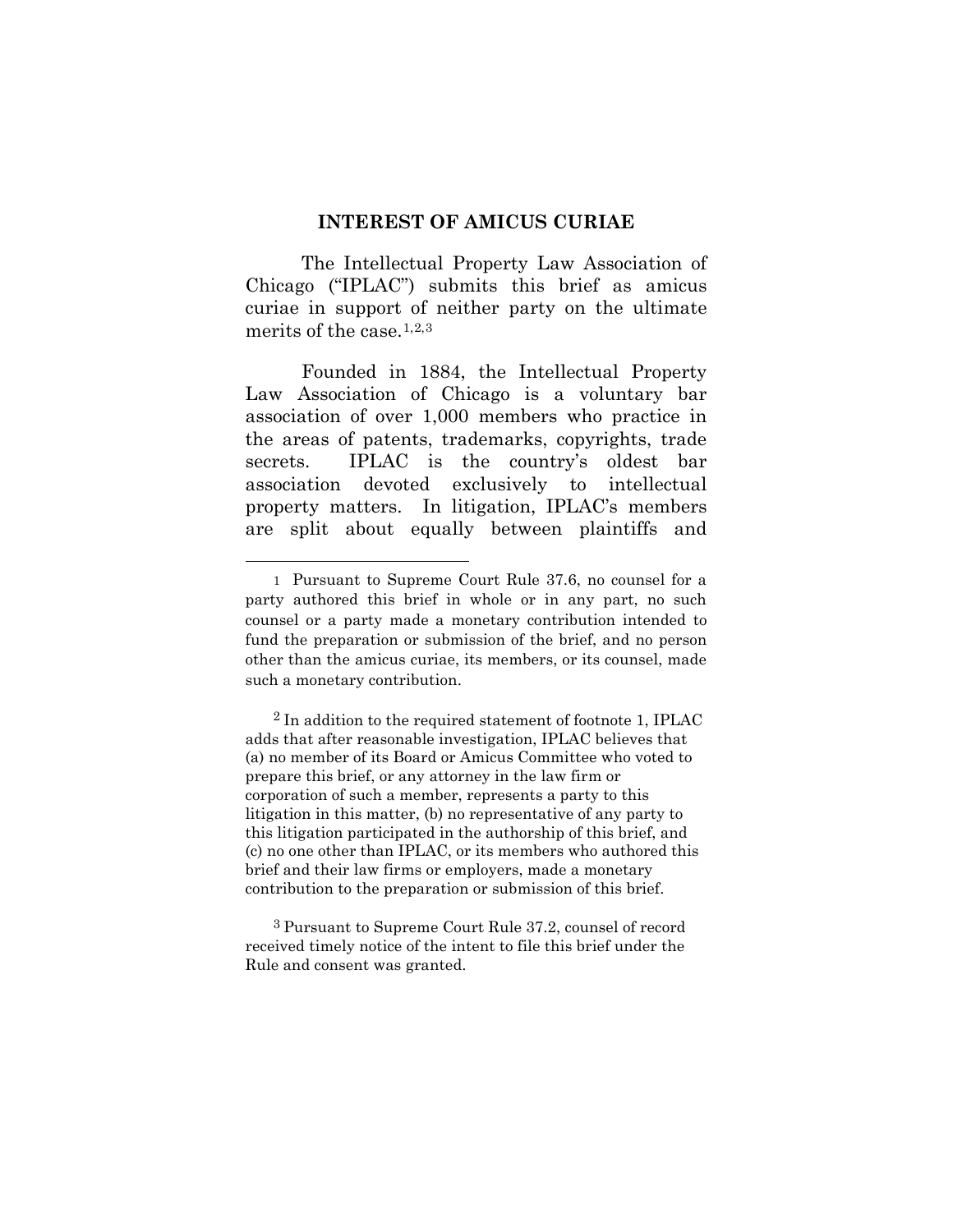defendants. Its members include attorneys in private and corporate practices before federal bars throughout the United States, and the U.S. Patent and Trademark Office ("USPTO" or "Patent Office"), and the U.S. Copyright Office. As part of its central objectives, IPLAC is dedicated to aiding the development of intellectual property law, especially in the federal courts.[4](#page-7-1)

IPLAC is the source of Manzo, ed., *Patent Claim Construction in the Federal Circuit*, published in annual editions by Thomson Reuters Westlaw, including the current 2013 edition. This book of the IPLAC Litigation Committee reviews the law of precedential and non-precedential Federal Circuit claim interpretation cases each (calendar) year.

#### **SUMMARY OF THE ARGUMENT**

<span id="page-7-0"></span>The state of the patent law on definiteness too often leaves lawyers and patent owners unable to tell with any degree of certitude what the standard is to determine whether a given patent claim (in an issued patent) is compliant with 35 U.S.C. § 112, ¶ 2.[5](#page-7-2) Articulations by the Federal Circuit of the standard have varied and appear to be inconsistent

<span id="page-7-1"></span> <sup>4</sup> While over 30 federal judges are honorary members of IPLAC, none of them was consulted or participated in any way regarding this brief.

<span id="page-7-2"></span><sup>5</sup> Paragraph 2 of 35 U.S.C. § 112 was replaced with the redesignated § 112(b) by the Leahy-Smith America Invents Act, Pub. L. No. 112-29, § 4(c), 125 Stat. 284, 296 (2011). Cites in this brief are to the pre-AIA version of the provision that was applied below.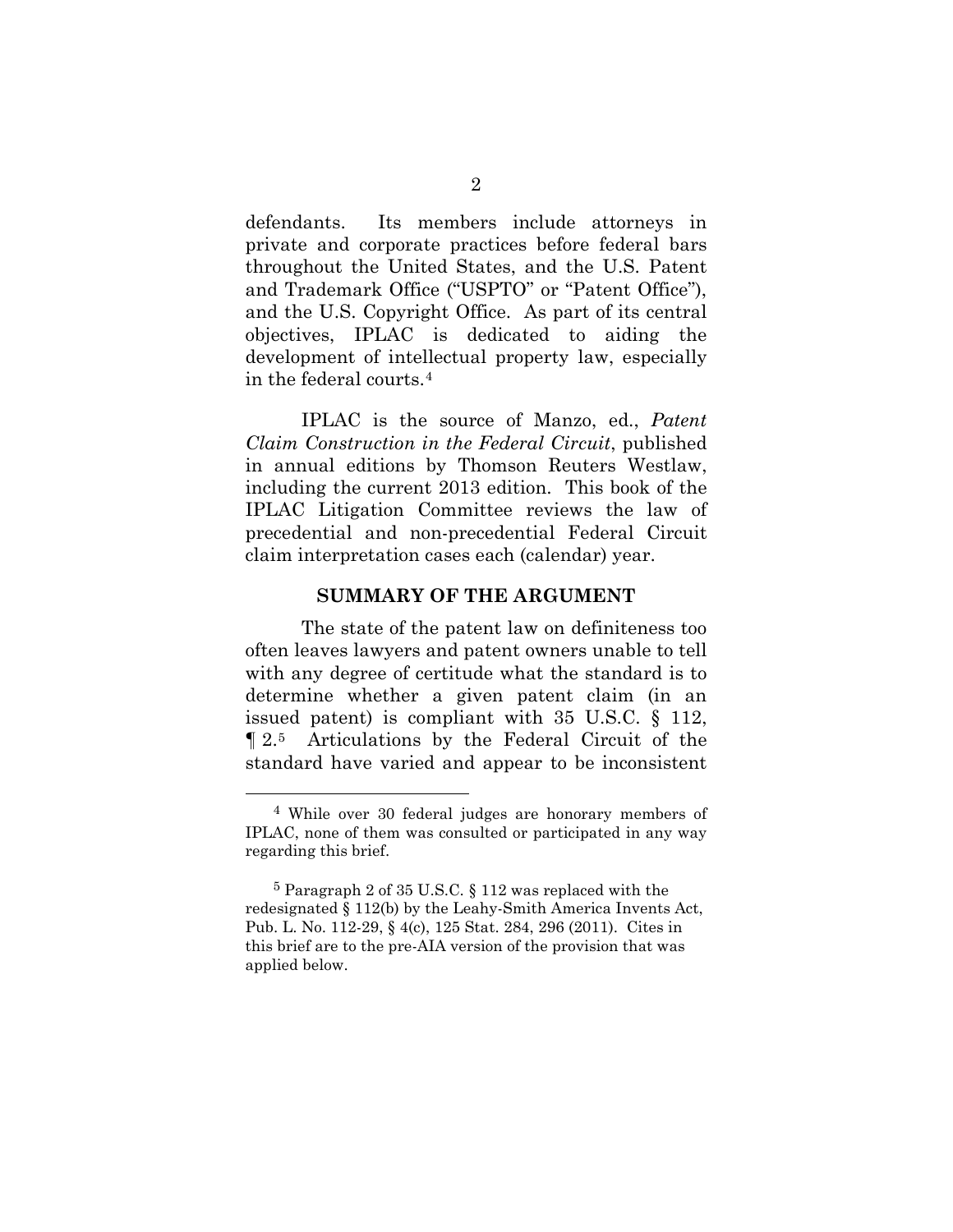with the standard announced by this Court. The Federal Circuit has repeatedly asserted a *de novo*  standard of review although indefiniteness, while ultimately an issue of law, is predicated on factual underpinnings which, IPLAC respectfully submits, should be reviewed under the "clearly erroneous" standard.

The patent statute dictates that a patent "specification shall conclude with one or more claims particularly pointing out and distinctly claiming the subject matter which the applicant regards as his invention." 35 U.S.C. § 112, ¶ 2. (35 U.S.C. § 112 (b)). The statute does not dictate *how* the inventor must claim, and it leaves considerable discretion to the inventor. The Patent Office has prescribed various regulations that concern the form of patent claims, such as the requirement that each claim be restricted to a single sentence, but inventors and their counsel are left to draft patent claims in various unrestricted ways. Regardless how the claim is written, this statutory requirement must be followed.

This Court's jurisprudence recognizes that "[i]t has long been understood that a patent must describe the exact scope of an invention." *Markman v. Westview Instruments, Inc.*, 517 U.S. 370, 373 (1996). Well before *Markman*, the definiteness requirement was interpreted as met "only when [patent claims] clearly distinguish what is claimed from what went before in the art and clearly circumscribe what is foreclosed from future enterprise." *United Carbon Co. v. Binney & Smith Co.*, 317 U.S. 228, 236 (1942). "The patent law, and . . . the principles which govern the exclusive rights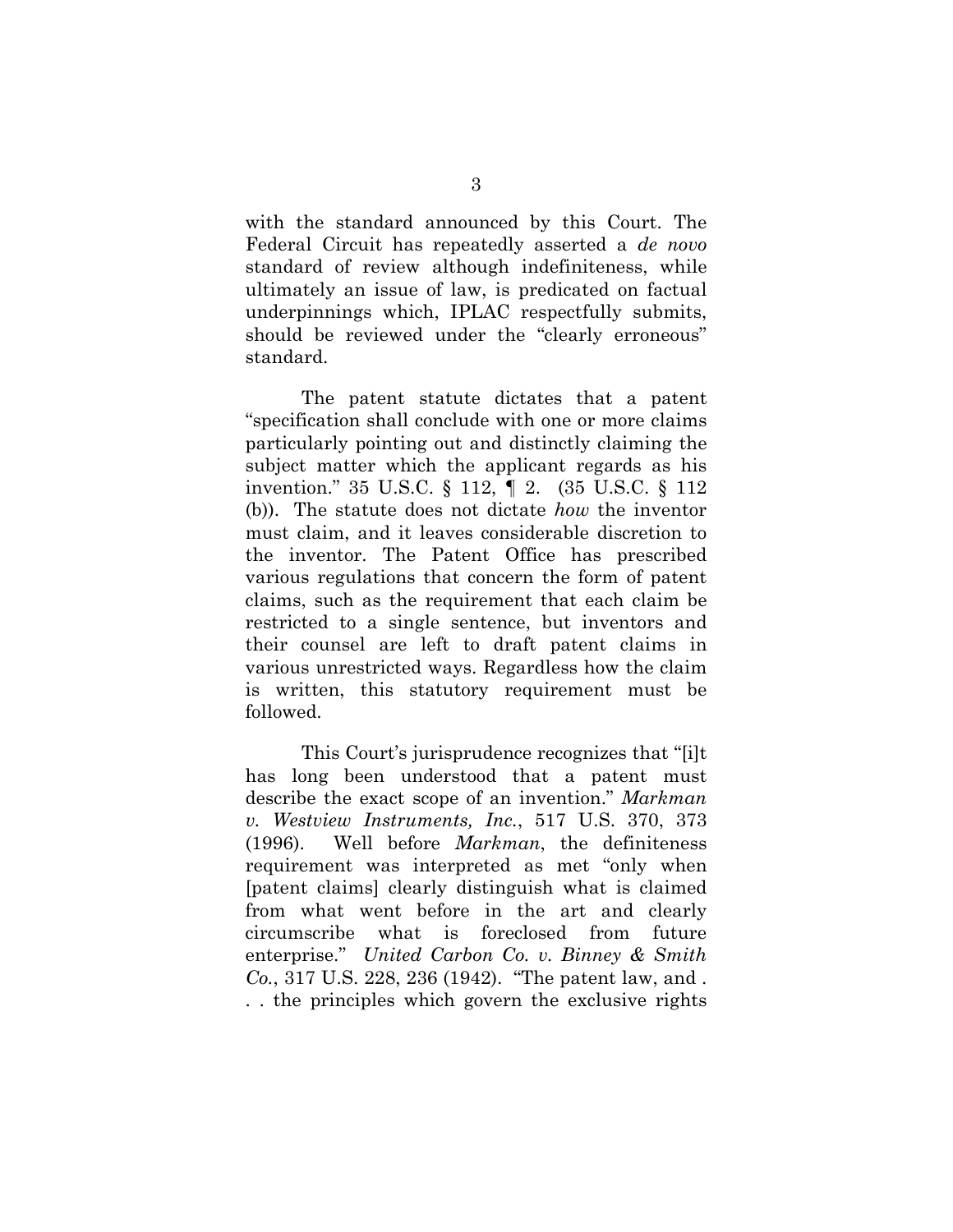conferred by it, leave no excuse for ambiguous language or vague descriptions." *See Merrill v. Yeomans*, 94 U.S. 568, 573 (1876). However, in patent litigation, this Court acknowledges the limitations of language and that "the nature of language makes it impossible to capture the essence of a thing in a patent application." *Festo Corp. v. Shoketsu Kinzoku Kogyo Kabushiki Co., Ltd.*, 535 U.S. 722, 731 (2002).

At least since 2001, under the rubric of the presumption of validity found in the Patent Act, as codified in U.S.C. § 282(a), the Federal Circuit has moved away from the above standard. Instead, the Federal Circuit has held that "only claims 'not amenable to construction' or 'insolubly ambiguous' are indefinite." *Datamize, LLC v. Plumtree Software, Inc.*, 417 F.3d 1342, 1347 (Fed. Cir. 2005). The Federal Circuit takes the position that "the definiteness of claim terms depends on whether those terms can be given *any reasonable meaning*," *Id.* at 1347 (emphasis added), "even though the task may be formidable and the conclusion may be one over which reasonable persons will disagree." *Exxon Research & Eng'g Co. v. United States*, 265 F.3d 1371, 1375 (Fed. Cir. 2001). Various other articulations of the standard being applied by the Federal Circuit are reviewed in the opinion below. For further review see Edward D. Manzo, PATENT CLAIM CONSTRUCTION IN THE FEDERAL CIRCUIT §4:1 (2013). The multiple standards leave district courts, the members of our bar association, patent holders, and the public at large adrift in trying to determine whether patent claims pass muster under the statutory definiteness requirement.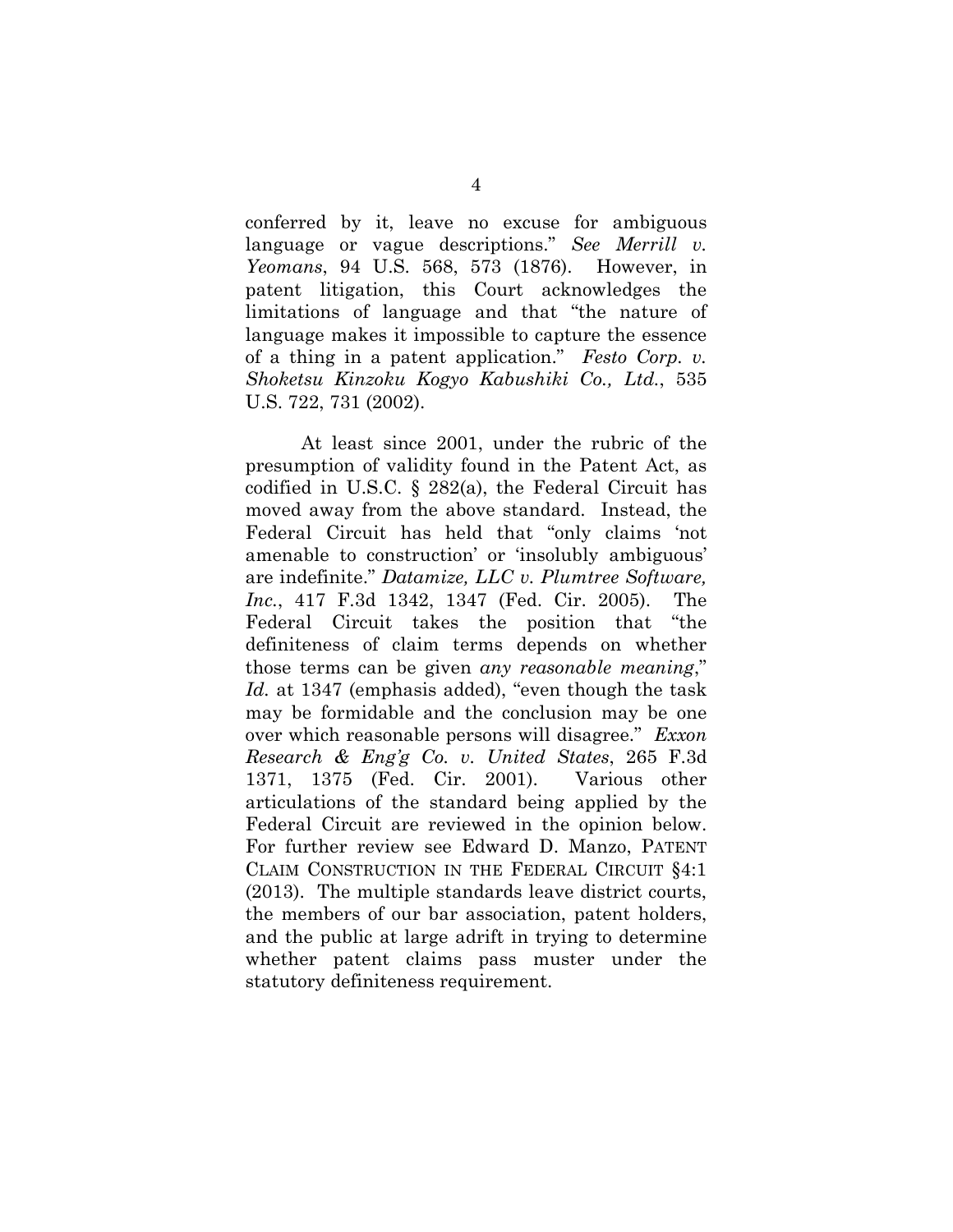The Federal Circuit also has conflated claim construction, which it views as a pure matter of law, with validity of a claim under section 112, ¶ 2, and it has taken it upon itself to determine questions both of claim construction and indefiniteness *de novo*. *See, e.g, Lighting Ballast Control LLC v. Philips Electronics N. Am. Corp*., No. 2012-1014, 2014 WL 667499, at \*1, \*9 (Fed. Cir. Feb. 21, 2014) (*en banc*).

The current approaches of the Federal Circuit are incompatible with the precepts this Court set forth. The Federal Circuit has improperly equated claim construction with indefiniteness. IPLAC respectfully submits that to be sufficiently definite within the meaning of the statute, a claim must be construable. The converse is *not* true, however. Some claims are construable but still indefinite, as the Federal Circuit itself recently ruled.[6](#page-10-0) While claims that are not construable are indefinite, construability is a necessary *but not sufficient* condition for meeting the definiteness requirement. IPLAC respectfully requests that this Court articulate a consistent indefiniteness standard for assessing the validity of an issued patent claim under section 112.

IPLAC further requests the Court to clarify the standard for review – whether *de novo* by the appellate court or with appropriate deference to the trier of fact. An appropriate standard would require adherence to the dictates of 35 U.S.C. § 112, ¶ 2, *i.e.,*

<span id="page-10-0"></span> <sup>6</sup> *See Ernie Ball, Inc. v. Earvana, LLC,* 502 Fed. Appx. 971 (Fed. Cir. 2013) (nonprecedential).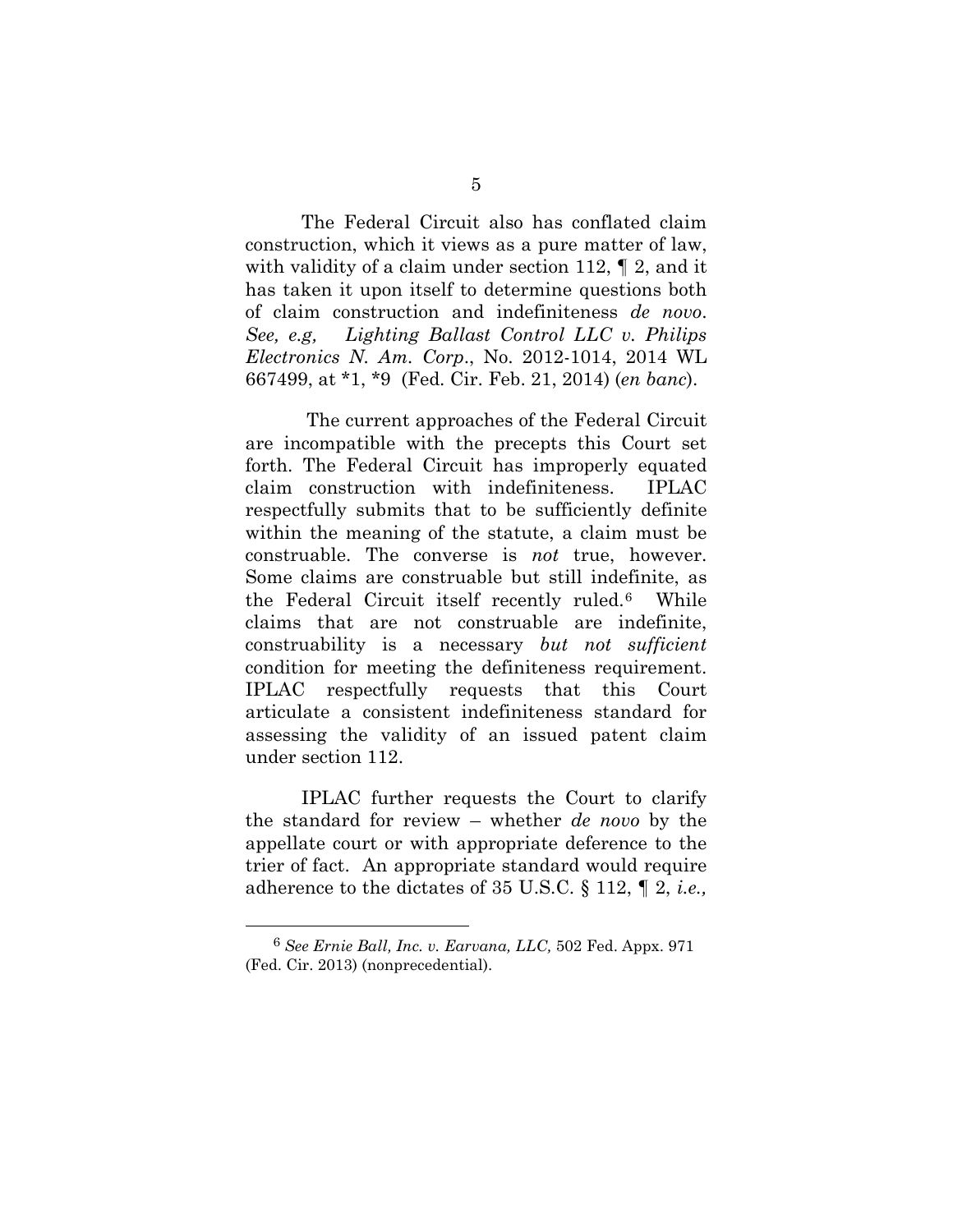less tolerant of claim ambiguity, while considering the presumption of validity found in section 282(a), *e.g.,* a standard used in *Morton Int'l, Inc. v. Cardinal Chem. Co*. In *Morton*, the Federal Circuit held that claims must be clear enough that "those skilled in the art would understand what is claimed when the claim is read in light of the specification." 5 F.3d 1464, 1470 (Fed. Cir. 1993).

On appeal, from our members' point of view, the appropriate weight to be given to determinations of indefiniteness should be that factual findings made by a district court in interpreting patent claims and assessing validity under section 112 should be reviewed under the clearly erroneous standard of review, but that the import of the facts and the ultimate interpretation should be reviewed *de novo*.

#### <span id="page-11-1"></span><span id="page-11-0"></span>**I. ARGUMENT**

### **A. THE PATENT STATUTE CALLS FOR CLARITY**

Similar to a deed to a parcel of land, a patent's claims define the metes and bounds of the patentee's rights. *See Motion Picture Patents Co. v. Universal Film Mfg. Co.*, 243 U.S. 502, 510 (1917) ("[Claims] so mark where the progress claimed by the patent begins and where it ends that they have been aptly likened to the description in a deed, which sets the bounds to the grant which it contains."). These rights include "the right to exclude others from making, using, offering for sale, or selling the claimed invention."  $35 \text{ U.S.C.}$  §  $154(a)(1)$ . To protect the public interest, this Court finds "no excuse for ambiguous language or vague descriptions. The public should not be deprived of rights supposed to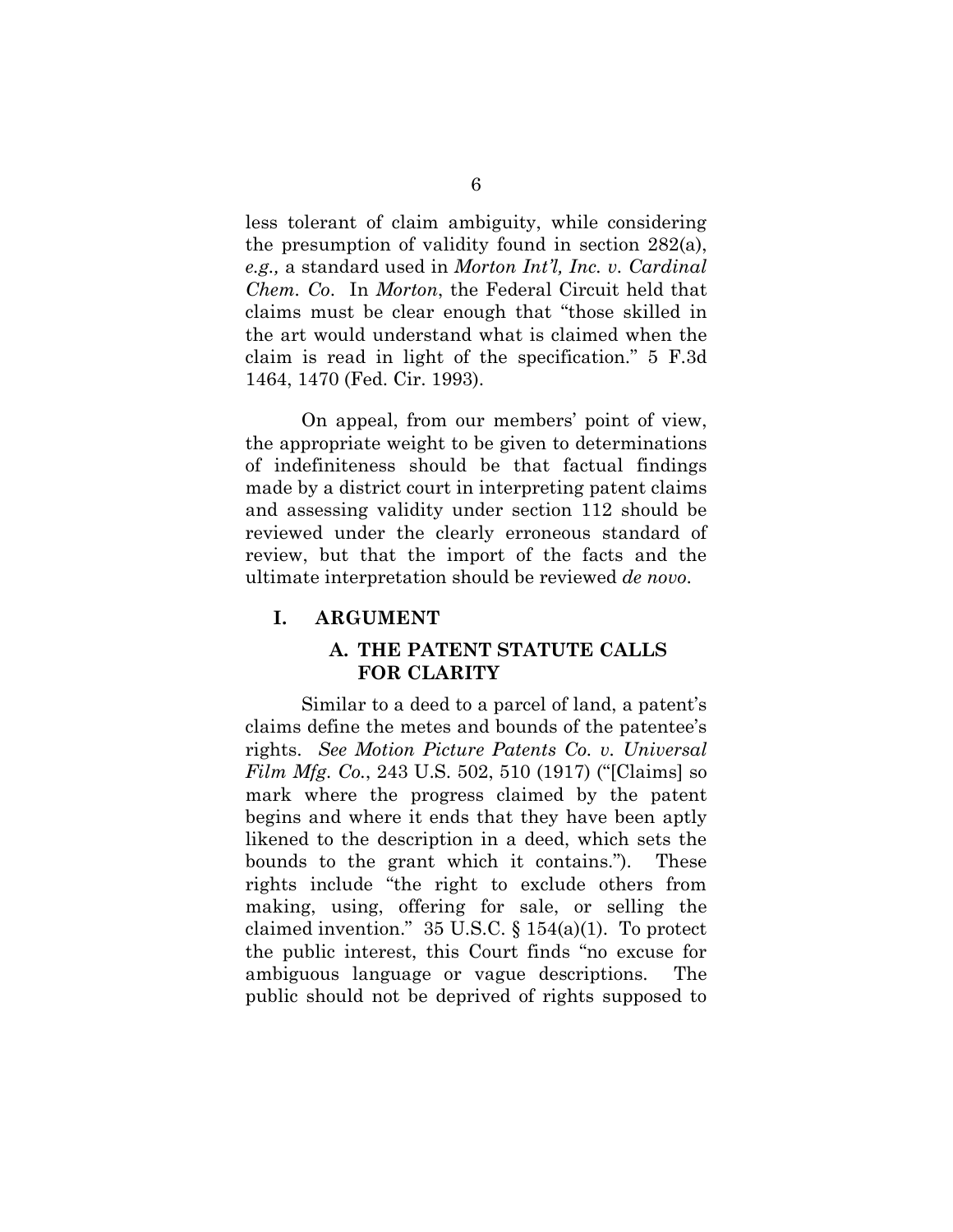belong to it, without being clearly told what it is that limits these rights." *Merrill*, 94 U.S. at 573; *see also Evans v. Eaton*, 20 U.S. (7 Wheat.) 356, 434 (1822) (a patent must give "warning": "to put the public in possession of what the [patentee] claims as his own invention, so as . . . to guard against prejudice or injury from the use of an invention which the party may otherwise innocently suppose not to be patented," and "at the same time . . . taking from the inventor the means of [practicing] upon the credulity or the fears of other persons, by pretending that his invention is more than what it really is.").

The "definiteness" requirement is a validity requirement demanding that the "specification shall conclude with one or more claims particularly pointing out and distinctly claiming the subject matter which the applicant regards as his invention." 35 U.S.C. § 112, ¶ 2. This Court's jurisprudence recognizes that "[i]t has long been understood that a patent must describe the exact scope of an invention." *Markman*, 517 U.S. at 373. This "definiteness" requirement "is met only when [patent claims] clearly distinguish what is claimed from what went before in the art and clearly circumscribe what is foreclosed from future enterprise." *United Carbon*, 317 U.S. at 236. A lack of clarity creates a "zone of uncertainty [in] which enterprise and experimentation may enter only at the risk of infringement claims [and] would discourage invention." *Id.* The Patent Office's role is to foster public disclosure of an invention in exchange for a right to exclude:

Since the act of 1836, the patent laws require that an applicant for a patent shall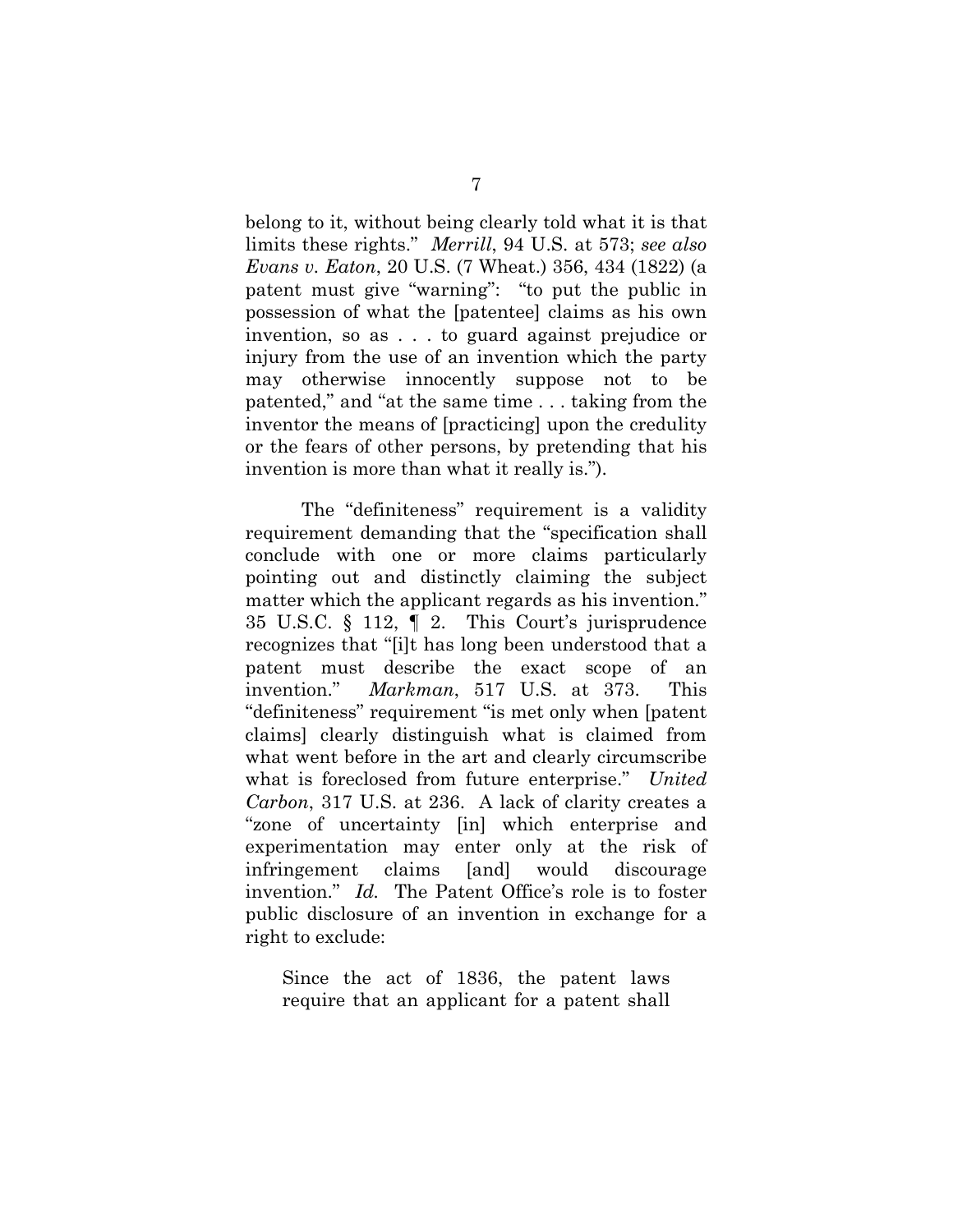not only, by a specification in writing, fully explain his invention, but that he "shall particularly specify and point out the part, improvement, or combination which he claims as his own invention or discovery." This provision was inserted in the law for the purpose of relieving the courts from the duty of ascertaining the exact invention of the patentee by inference and conjecture, derived from a laborious examination of previous inventions, and a comparison thereof with that claimed by him. This duty is now cast upon the Patent Office. There his claim is, or is supposed to be, examined, scrutinized, limited, and made to conform to what he is entitled to. If the office refuses to allow him all that he asks, he has an appeal. But the courts have no right to enlarge a patent beyond the scope of its claim as allowed by the Patent Office, or the appellate tribunal to which contested applications are referred. When the terms of a claim in a patent are clear and distinct (as they always should be), the patentee, in a suit brought upon the patent, is bound by it.

*Keystone Bridge Co. v. Phoenix Iron Co.*, 95 U.S. 274, 278 (1877). In 2002, this Court confirmed the patent applicant's duty to claim the invention properly, finding that:

The patent laws "promote the Progress of Science and useful Arts" by rewarding innovation with a temporary monopoly. U.S. Const., Art. I, § 8, cl. 8. The monopoly is a property right; and like any property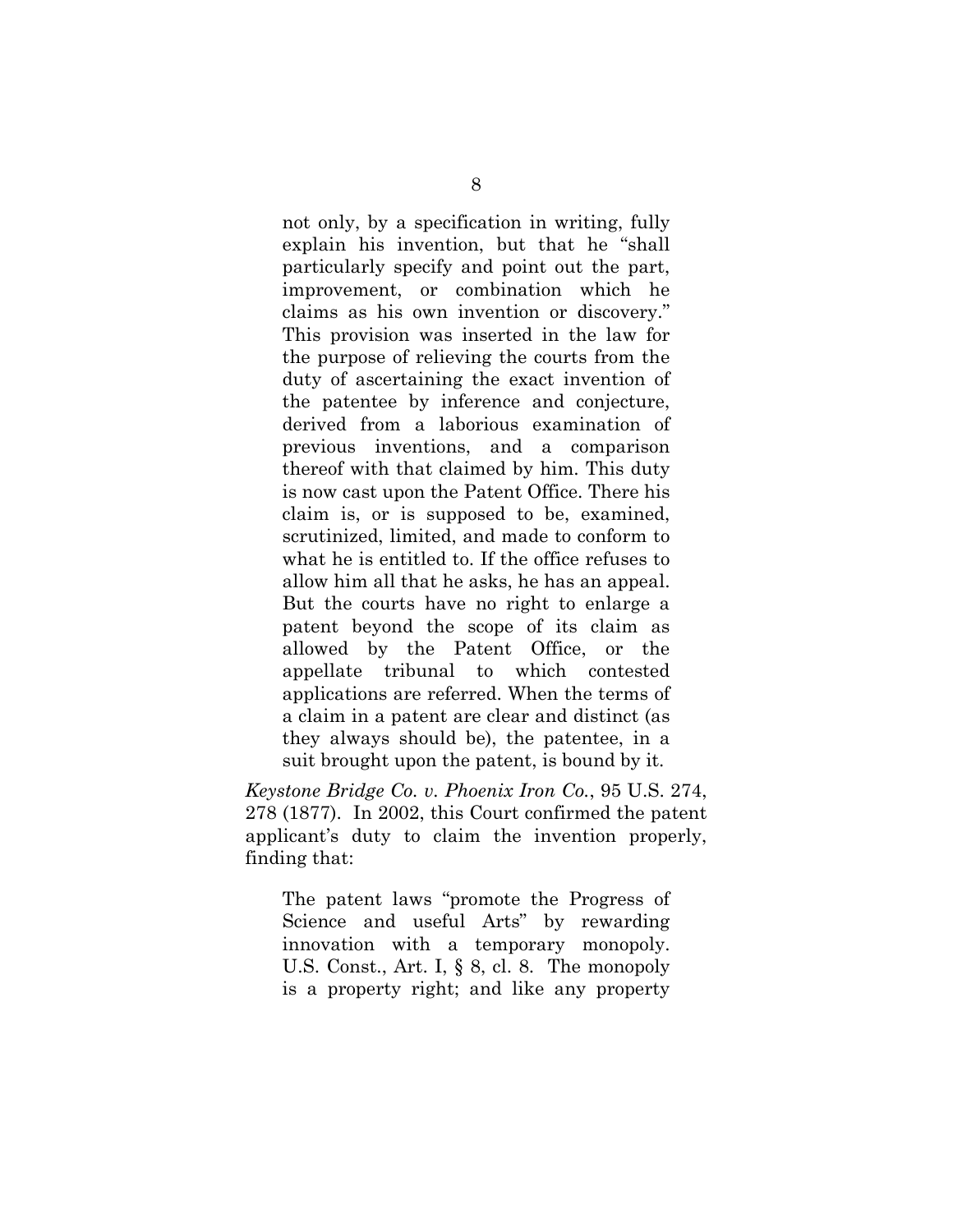right, its boundaries should be clear. *This clarity is essential to promote progress, because it enables efficient investment in innovation. A patent holder should know what he owns, and the public should know what he does not.* For this reason, the patent laws require inventors to describe their work in "full, clear, concise, and exact terms," 35 U. S. C. § 112, as part of the delicate balance the law attempts to maintain between inventors, who rely on the promise of the law to bring the invention forth, and the public, which should be encouraged to pursue innovations, creations, and new ideas beyond the inventor's exclusive rights.

*Festo,* 535 U.S. at 730-31 (emphasis added). The patent laws demand a balance between the rights of the inventor and the public, and this balance must be maintained.

### **B. THE SUPREME COURT ALSO DEMANDS CLARITY**

<span id="page-14-0"></span>In patent litigation, courts construe claims in light of the patent specification, the prosecution history, other patent claims, and the prior art (in the intrinsic record). *Markman v. Westview Instruments, Inc*., 52 F.3d 967, 979 (Fed. Cir. 1995) (*en banc*), *aff'd*, 517 U.S. 370 (1996). Issued patent claims (as distinguished from pending application claims) are construed liberally to preserve validity:

A patent should be construed in a liberal spirit, to sustain the just claims of the inventor. This principle is not to be carried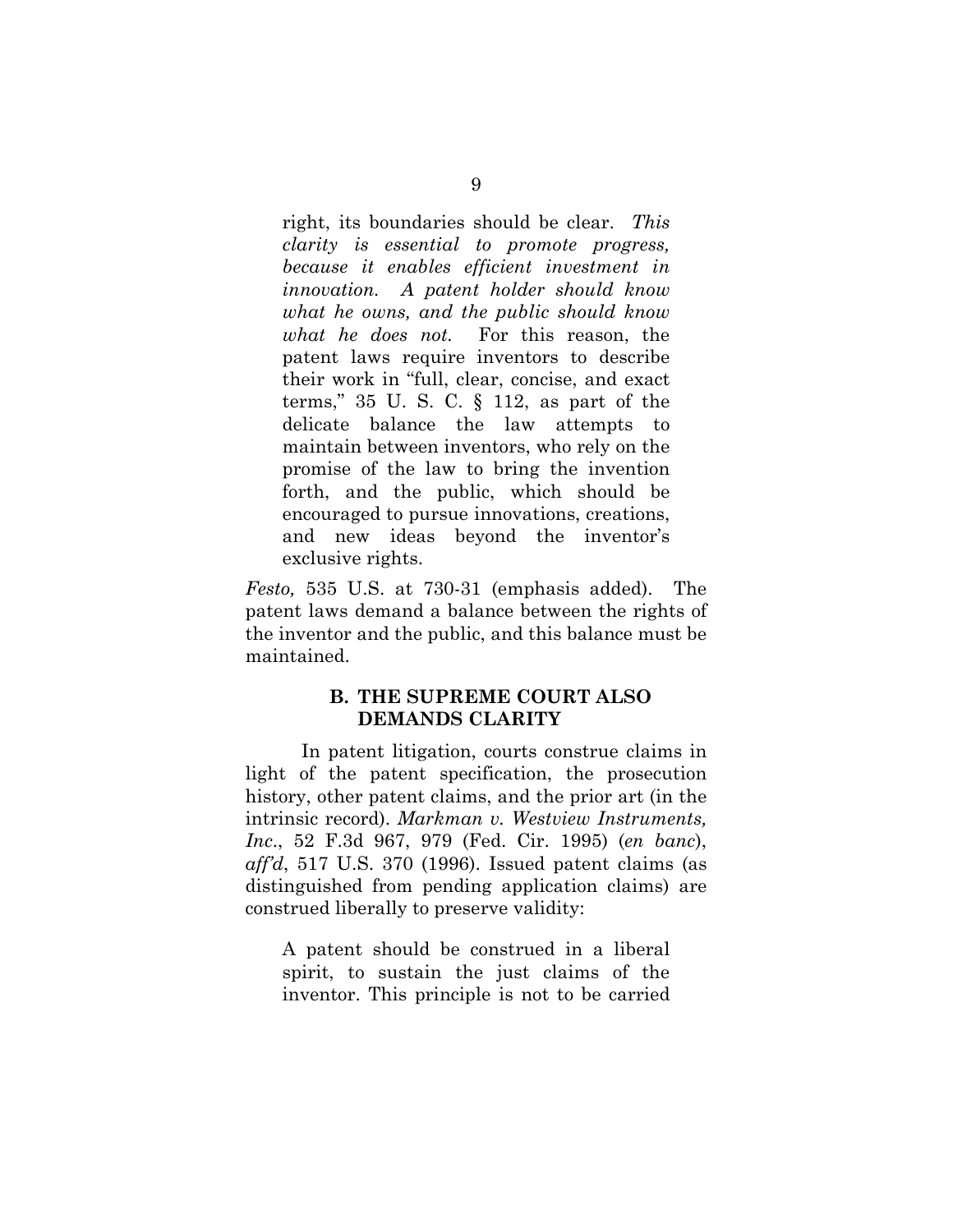so far as to exclude what is in it, or to interpolate anything which it does not contain. But liberality, rather than strictness, should prevail where the fate of the patent is involved, and the question to be decided is whether the inventor shall hold or lose the fruits of his genius and his labors.

#### *Providence Rubber Co. v. Goodyear*, 76 U.S. (9 Wall.) 788, 795-96 (1869).

This Court took a tempered view of claim definiteness when it declared "the certainty which the law requires in patents is not greater than is reasonable, having regard to their subject matter." *Minerals Separation, Ltd. v. Hyde*, 242 U.S. 261, 270 (1916). The Court will remember that by the time a patent reaches a definiteness challenge in litigation, the inventor has already made the full and complete disclosure of the new technical subject matter that Congress bargained for and the claim was scrutinized by an expert examiner before the USPTO granted the letters patent to the inventor or assignee. This means that the USPTO has already considered claim definiteness and examined the claimed subject matter, according to the broadest reasonable interpretation in light of the patent specification, for patentability over the art. The inventor has already performed his part of the social contract between the inventor and the public by forgoing other forms of protection. The issue at bar is whether such a claim should now be declared invalid because of its lack of precision.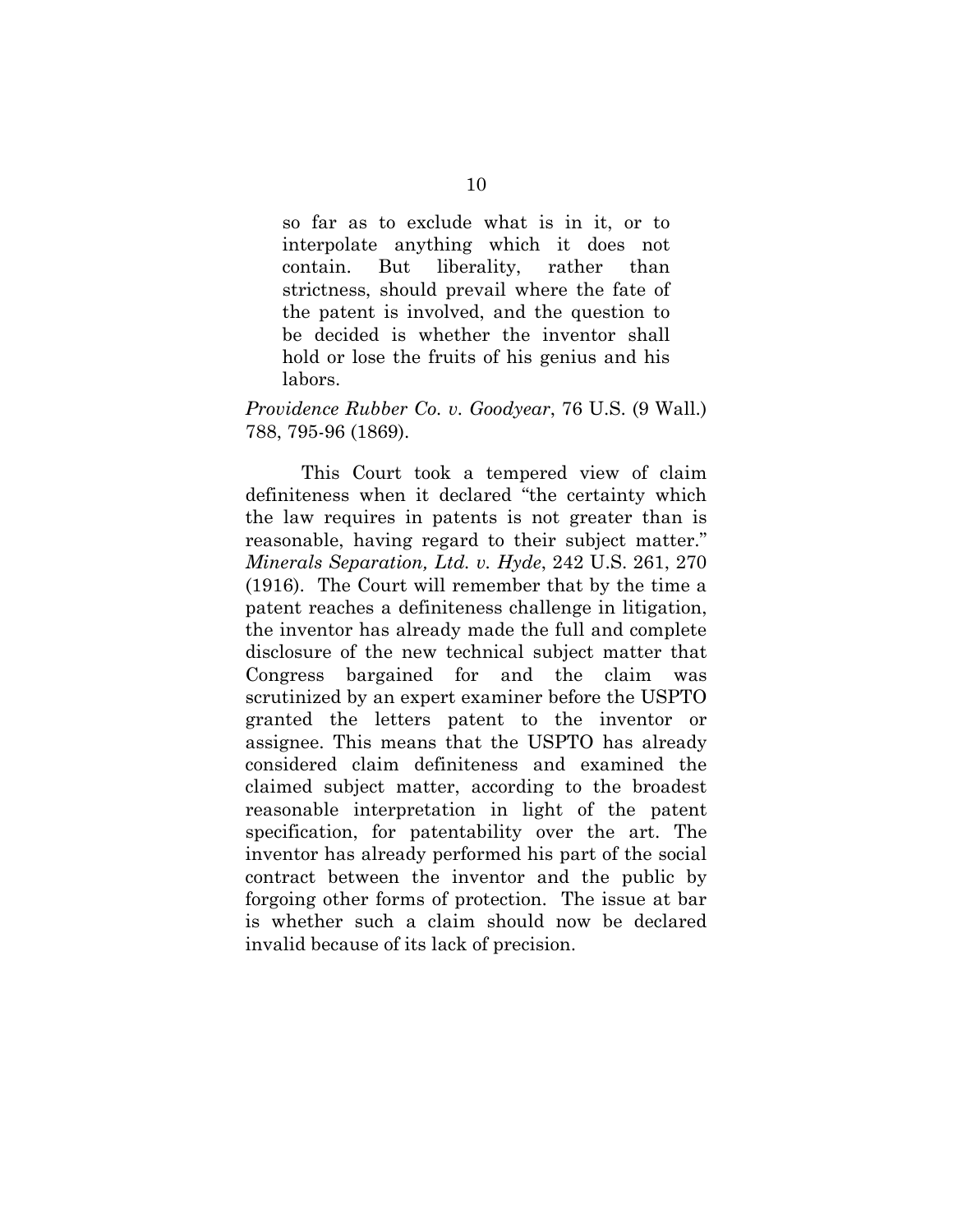Over history, the English language has accomplished great things using only twenty-six letters, but it has its limitations. This Court has explained that "the nature of language makes it impossible to capture the essence of a thing in a patent application." *Festo,* 535 U.S. at 731.

Patent claims define the patentee's legal right. *See Markman*, 517 U.S. at 388. This Court noted in *Markman* that claim construction is "a mongrel practice" of law and fact with "evidentiary underpinnings." *Id.* at 378, 390. Patent claims are construed referring to the hypothetical Person of Ordinary Skill In The Art ("POSITA"). *See Carnegie Steel Co. v. Cambria Iron Co.*, 185 U.S. 403, 437 (1902). ("The specification of the patent is not addressed to lawyers, or even to the public generally, but to the manufacturers of steel . . ."). A POSITA should be able to understand and construe patent claims:

Because claims are to be understood objectively, using objective evidence of meaning to the POSITA, patent claim construction is an exercise of democratic governance in which all persons may engage. It is a practice that all persons may perform with equal hope of being objectively "correct," even if doing so may be difficult and even if predictions about how PTO officials and federal judges may construe claims may turn out to be wrong. Many more private entities evaluate patent claims and their validity and scope than do administrative officials and judges in the context of patent prosecution and litigation.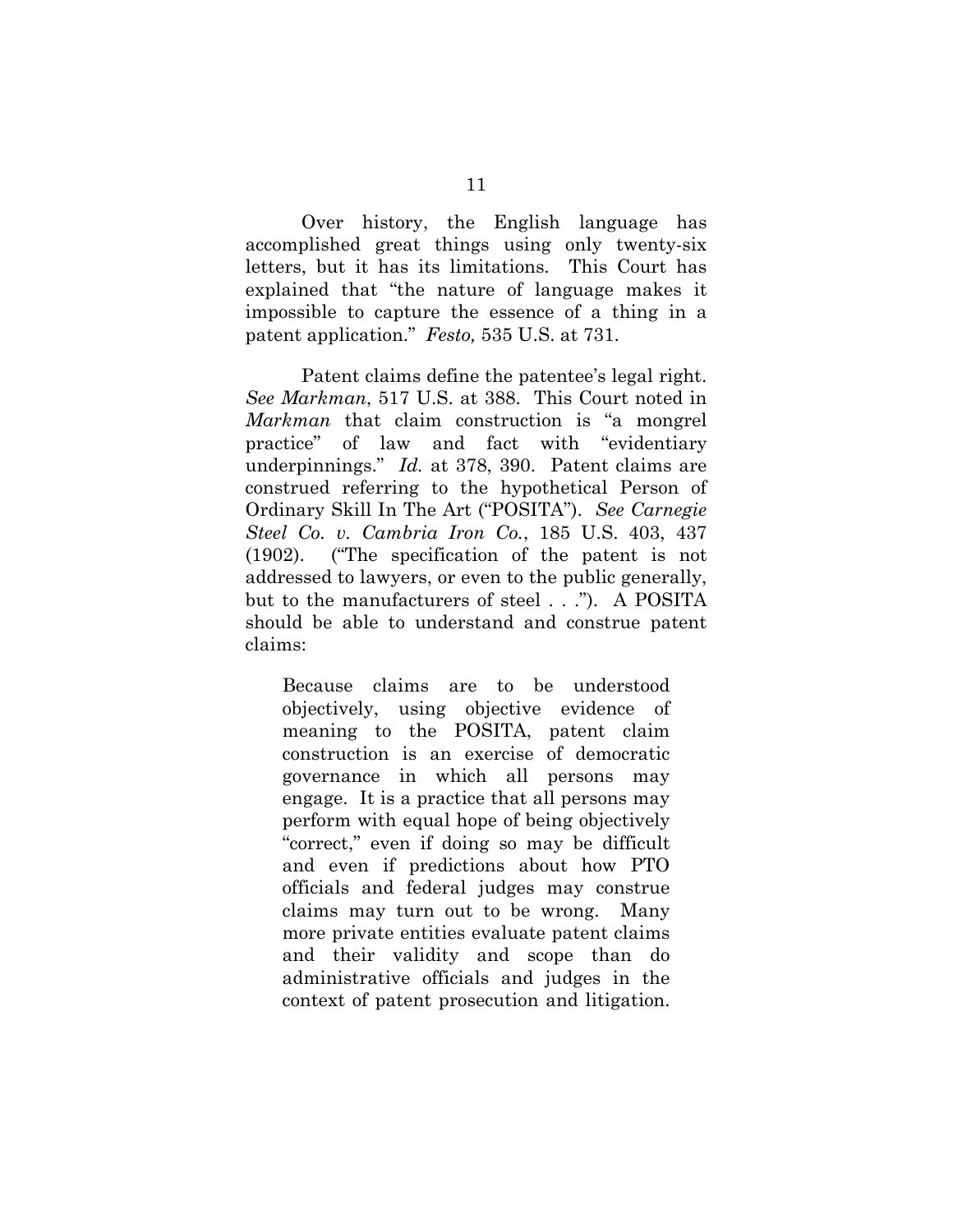For example, lawyers must be able to provide advice about the scope of patent rights that can be obtained and whether patent claims obtained are in fact valid; patent owners and buyers must be able to determine the value and consequences for businesses and individuals of owning or selling patent rights; and patent licensors and licensees must be able to reach agreement regarding what specific patent rights are worth. The ability of private parties to make such determinations predictably and on their own without going to court depends on claim construction being an objective exercise based on evidence that is accessible to all.

Excerpt from Joshua D. Sarnoff and Edward D. Manzo, "An Introduction to, Premises of, and Problems with Patent Claim Construction," to be published in Manzo, PATENT CLAIM CONSTRUCTION IN THE FEDERAL CIRCUIT*, supra*, 2014 edition.[7](#page-17-0) The current disagreement between the "definiteness" standard of the Patent Statute and this Court's precedents and the "insolubly ambiguous" standard of the Federal Circuit renders it impossible for our members and their clients to determine with any accuracy whether a court will find a claim indefinite.

<span id="page-17-0"></span> <sup>7</sup> Publication forthcoming in April 2014; on file with Thomson Reuters Westlaw. IPLAC will provide copies to this Court shortly after publication.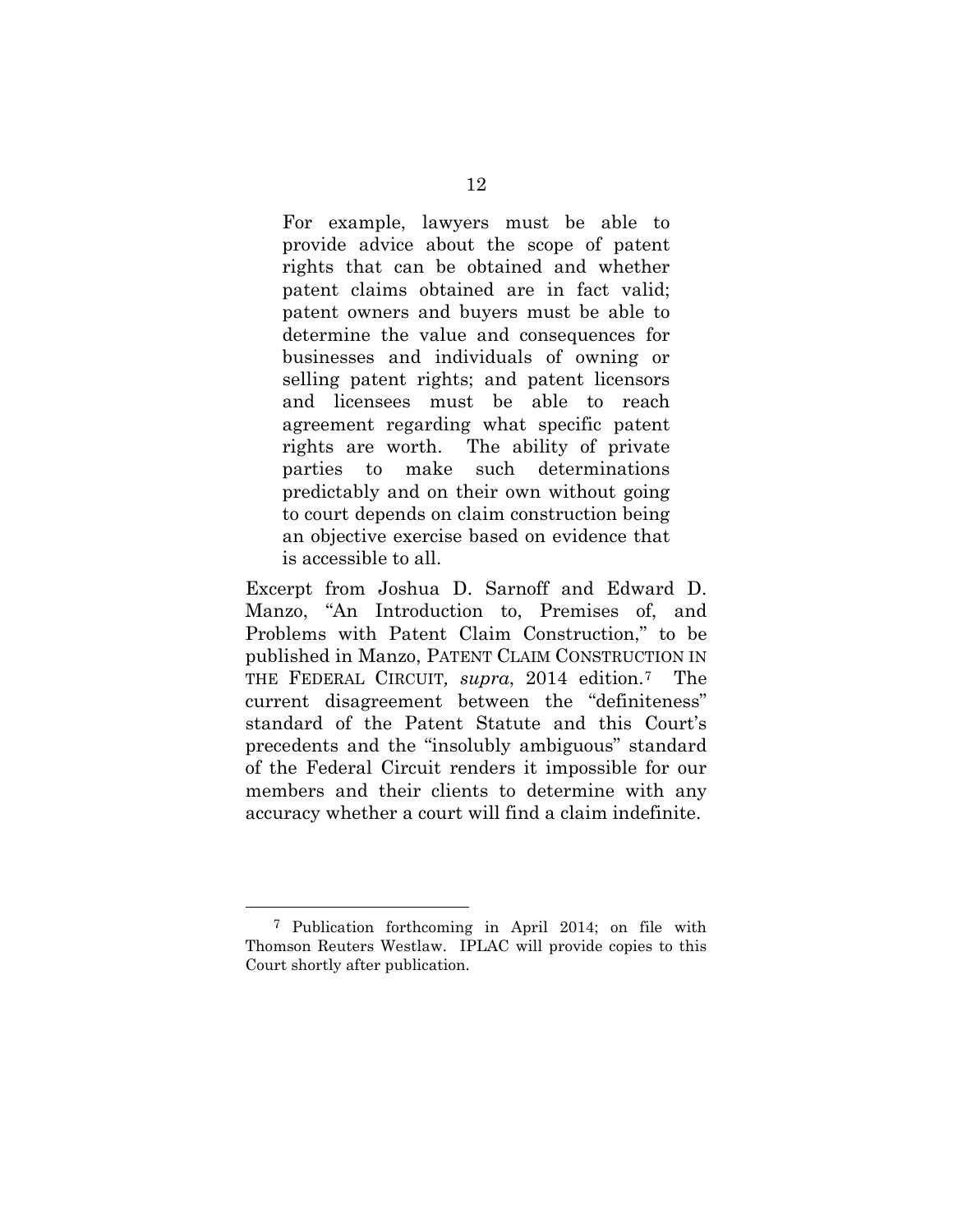## <span id="page-18-0"></span>**C. THE RECENT FEDERAL CIRCUIT VIEW RUNS COUNTER TO THE CLARITY DEMANDED BY THE PATENT STATUTE AND THIS COURT**

At least since 2001, under the rubric of the presumption of validity found in section 282(a) of the Patent Act, the Federal Circuit has moved away from the standard set out in section 112 of the Patent Statute and the precedents of this Court. *See Exxon Research*, 265 F.3d at 1375. Instead, the Federal Circuit has held that "only claims 'not amenable to construction' or 'insolubly ambiguous' are indefinite." *Datamize,* 417 F.3d at 1347. This is wrong. The Federal Circuit posits that "the definiteness of claim terms depends on whether those terms can be given *any reasonable meaning*," *Id.* (emphasis added), "even though the task may be formidable and the conclusion may be one over which reasonable persons will disagree." *Exxon Research*, 265 F.3d at 1375. The result is that the Federal Circuit has announced that patent claims that are open to multiple reasonable interpretations will not be found indefinite.

The Federal Circuit's disparate views on indefiniteness have been recognized by individual Federal Circuit judges. In *Enzo Biochem, Inc. v. Applera Corp.*, Judge Plager explained that the Federal Circuit's "indefiniteness" jurisprudence "seems to be this: if a person of ordinary skill in the art can come up with a plausible meaning for a disputed claim term in a patent, that term, and therefore the claim, is not indefinite." 605 F.3d 1347, 1348 (Fed. Cir. 2010) (Plager J., dissenting from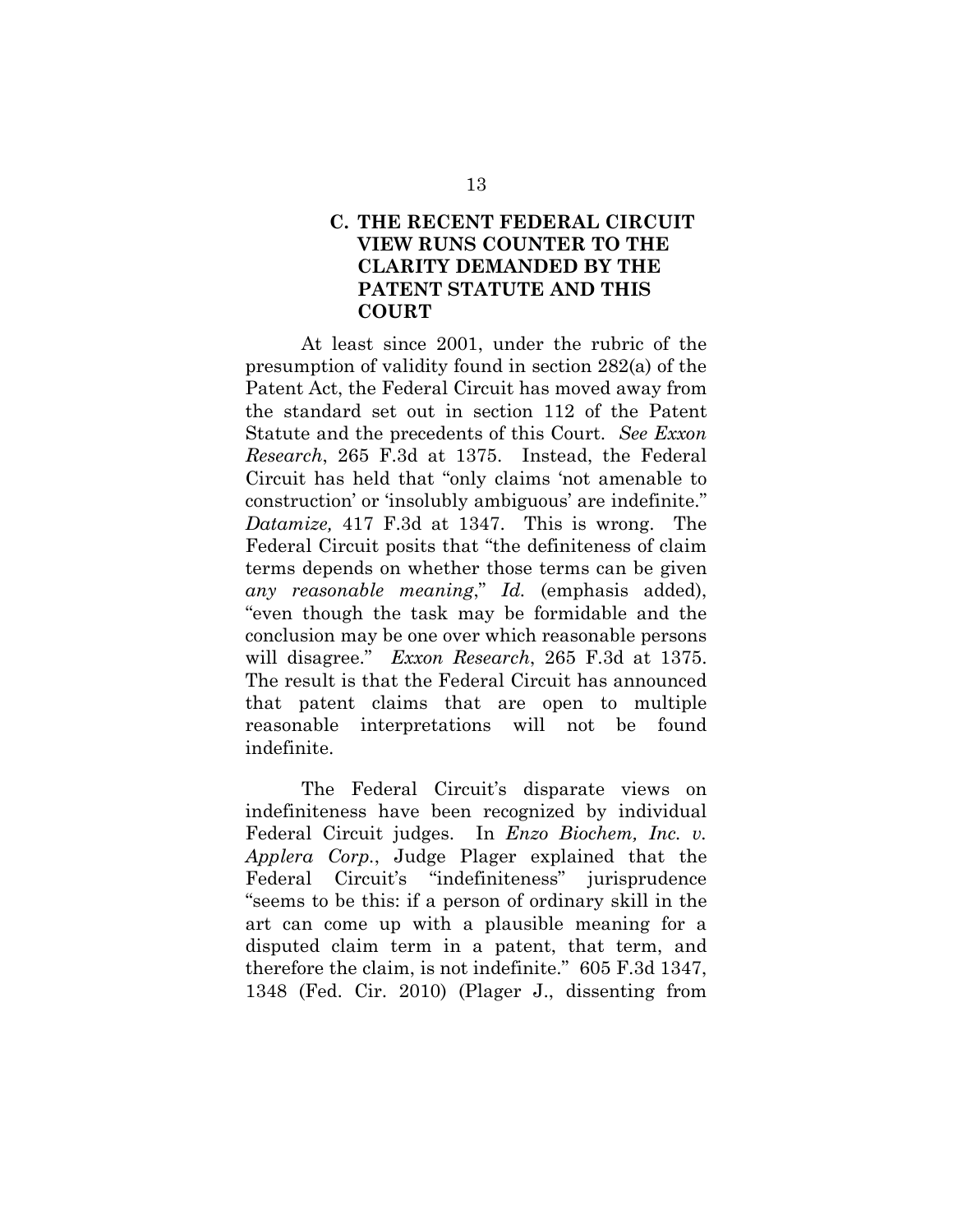panel rehearing). Judge Plager further noted that "the Board [in *Ex Parte Miyazaki*] concluded that the Federal Circuit's reading of the indefiniteness requirement was counter to the PTO's broader standard for claim construction during prosecution." *Id.* at 1349 (citing *Ex parte Miyazaki*, 89 U.S.P.Q.2d at 1211*)*. Judge Plager recognized that a difference of standard was permissible since the "Board is clearly right in recognizing that the circumstances are different between pre-issuance and post-issuance application of the definiteness standard with regard to claim terms." *Enzo Biochem,* 605 F.3d at 1349. Judge Plager, however, commented that the Federal Circuit's "definiteness doctrine could go considerably further in promoting [the public notice function of the patent law] than it currently does, with the not inconsequential benefit of shifting the focus from litigation over claim construction to clarity in claim drafting." *Id.* Finally, Judge Plager offered, but was denied, what the Supreme Court did in granting certiorari in this case, namely:

To begin the discussion of how this court could move in that direction, I would grant the petition for panel rehearing. The court now spends a substantial amount of judicial resources trying to make sense of unclear, overbroad, and sometimes incoherent claim terms. It is time for us to move beyond sticking our fingers in the neverending leaks in the dike that supposedly defines and figuratively surrounds a claimed invention. Instead, we might spend some time figuring out how to support the PTO in requiring that the walls surrounding the claimed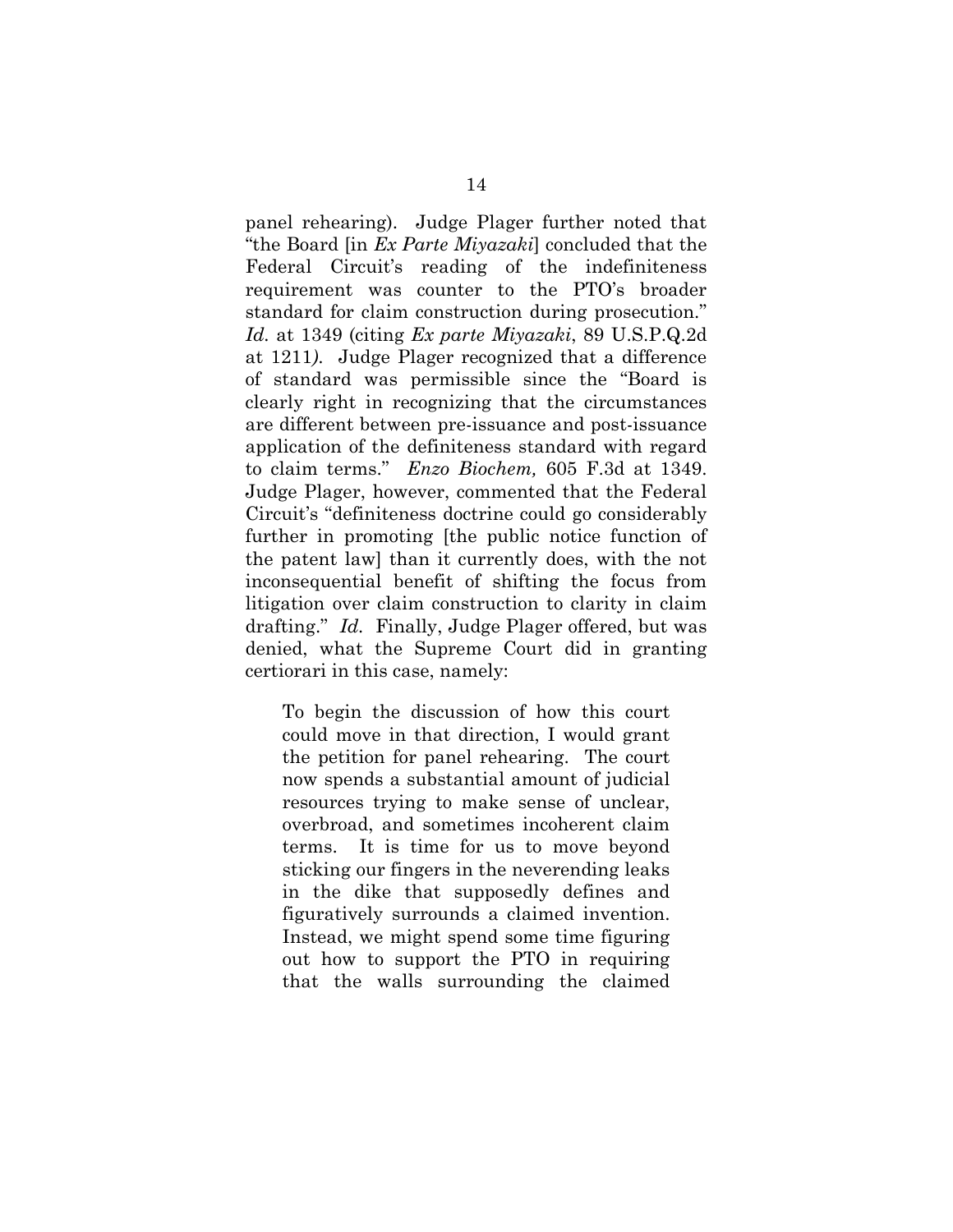invention be made of something other than quicksand.

*Id.* 

The Federal Circuit's disparate views on indefiniteness have also been recognized by the USPTO. In a precedential opinion issued by the Board of Patent Appeals and Interferences ("Board"), the Board announced that:

Rather than requiring that the claims are insolubly ambiguous, we hold that if a claim is amenable to two or more plausible claim constructions, the USPTO is justified in requiring the applicant to more precisely define the metes and bounds of the claimed invention by holding the claim unpatentable under 35 U.S.C. § 112, second paragraph, as indefinite.

*Ex parte Miyazaki*, 89 U.S.P.Q.2d 1207, 1211 (Bd. Pat. App. & Inter., Nov. 19, 2008). The Board in *Miyazaki* reinforced the Patent Office Rule that states that if a person of ordinary skill in the relevant art would read a claim with more than one reasonable interpretation, then a rejection under section 112, ¶ 2, is appropriate. *See Supplementary Examination Guidelines for Determining Compliance With 35 U.S.C. 112 and for Treatment of Related Issues in Patent Applications*, 76 Fed. Reg. 7162, 7164 (2011).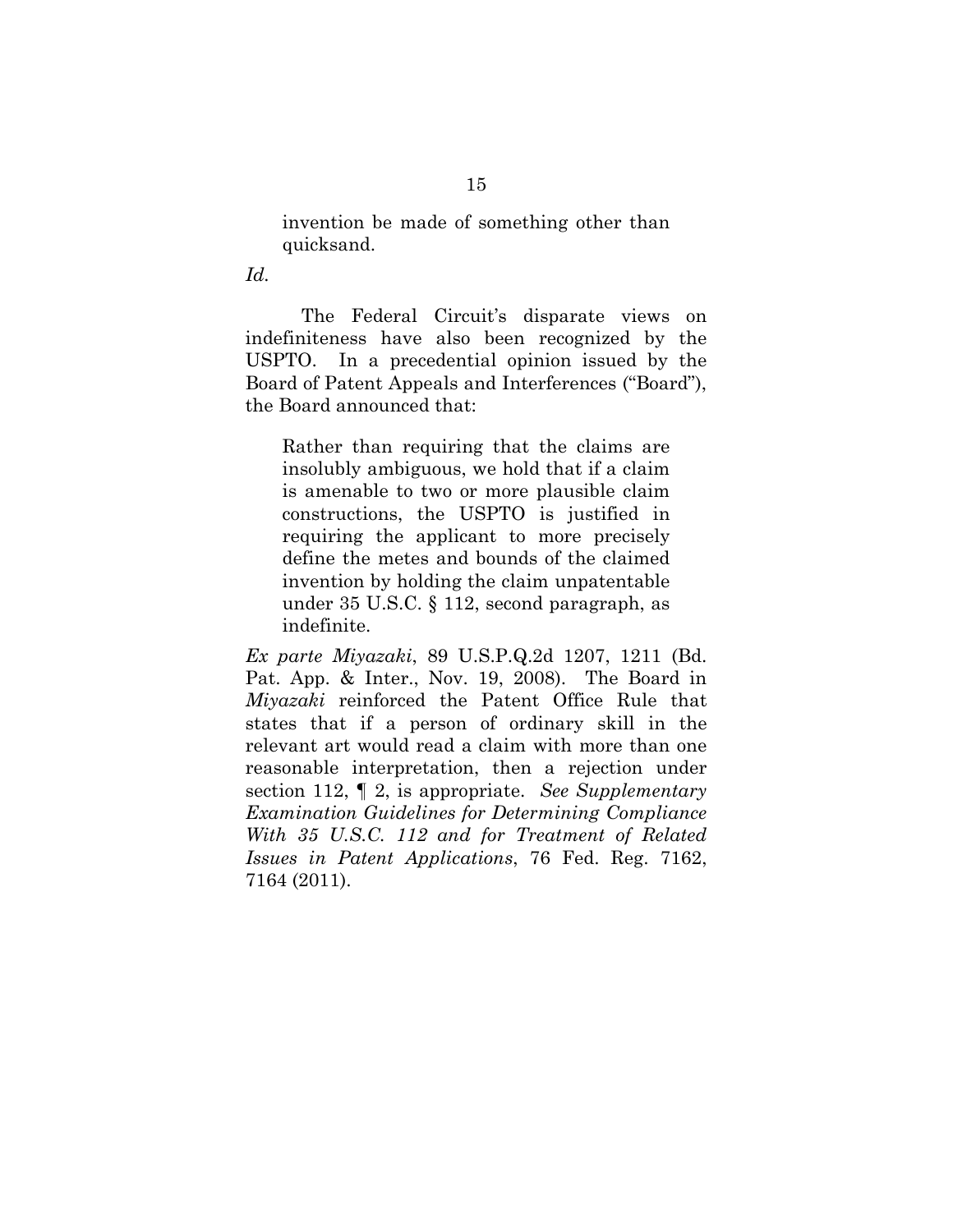## <span id="page-21-0"></span>**D. A SINGLE STANDARD IS REQUIRED TO ENABLE A CONSCIENTIOUS PATENT LAWYER TO DETERMINE INDEFINITENESS**

The Federal Circuit views the indefiniteness analysis as "inextricably intertwined with claim construction." *Energizer Holdings, Inc. v. Int'l Trade Com'n*, 435 F.3d 1366, 1368 (Fed. Cir. 2006); *see also Noah Systems, Inc. v. Intuit Inc*., 675 F.3d 1302, 1311 (Fed. Cir. 2012) ("Whether a claim complies with the definiteness requirement of 35 U.S.C. § 112 ¶ 2, is a matter of claim construction . . ."); *Datamize,* 417 F.3d at 1348 ("In the face of an allegation of indefiniteness, general principles of claim construction apply."). Claims are not indefinite if they are "amenable to construction, however difficult that task may be." *Exxon Research,* 265 F.3d at 1375. *See*, *e.g.*, *Halliburton Energy Servs. Inc. v. M-I LLC*, 514 F.3d 1244, 1249-1250 (Fed. Cir. 2008). The Federal Circuit seemingly contradicts that position though when it declares that "[i]f a claim is indefinite, the claim, by definition, cannot be construed." *Enzo Biochem, Inc. v. Applera Corp.,* 599 F.3d 1325, 1332 (Fed. Cir. 2010).

IPLAC's members include attorneys in private and corporate practices before federal bars throughout the United States, and the U.S. Patent and Trademark Office. In our roles as advocates of and advisors to our clients, it falls on us to tell our clients what a patent, whether a competitor's or their own, covers. Our clients seek our knowledge at all stages, from patent procurement, product development, valuation, licensing, possible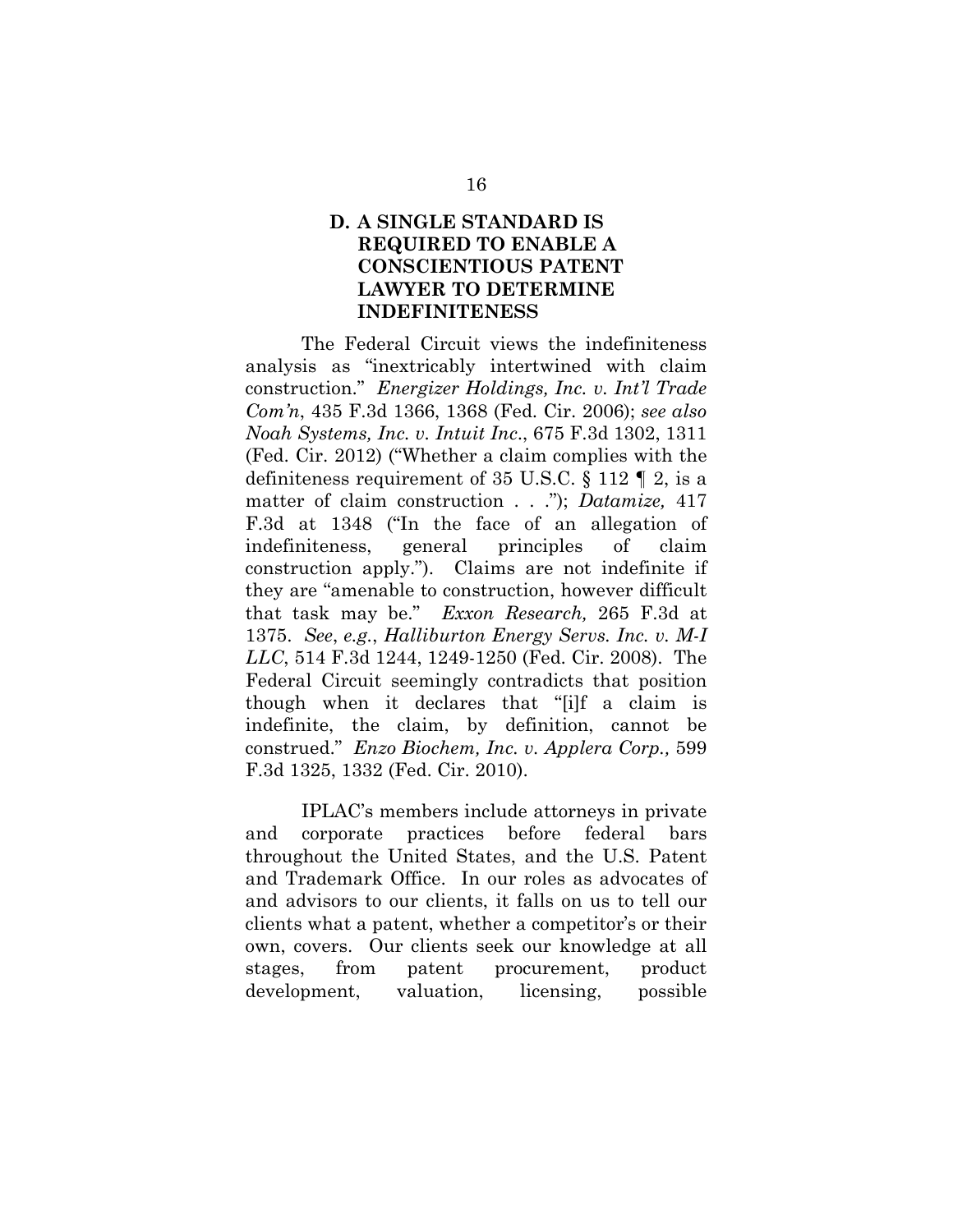infringement or non-infringement, to litigation at the district court level all the way to appeals to the Supreme Court. Our clients demand what this Court has also demanded, mainly that a patent's "boundaries be clear." *Festo*, 535 U.S. at 731 ("This clarity is essential to promote progress, because it enables efficient investment in innovation."). With the differing standards, determining questions of indefiniteness with a fair degree of accuracy is nearly impossible. Our clients struggle every day with the vagueness and fuzzy boundaries of some of today's patent claims. These clients look to the judiciary to "establish rules that enable a conscientious patent lawyer to determine with a fair degree of accuracy [patent-eligibility questions]" especially with a congress that seems incapable of agreement on any issue. *Diamond v. Diehr*, 450 U.S. 175, 219 (1981) (Stevens, J., dissenting) (citing cases). IPLAC respectfully requests that this Court articulate a consistent indefiniteness standard for post-grant litigation.

An appropriate standard would require adherence to the dictates of 35 U.S.C. § 112, ¶ 2, *i.e.,* less tolerant of claim ambiguity, while considering the presumption of validity found in section 282(a), understanding that "the nature of language makes it impossible to capture the essence of a thing in a patent application." *Festo*, 535 U.S. at 731. That standard cannot arise by the removal of "insolubly" from the "insolubly ambiguous" standard. Invalidating a claim because it is "ambiguous" goes too far. Neither can the standard be so lax as to invalidate every patent because experts often disagree as to the meaning of a claim term. One possible standard is found in an earlier Federal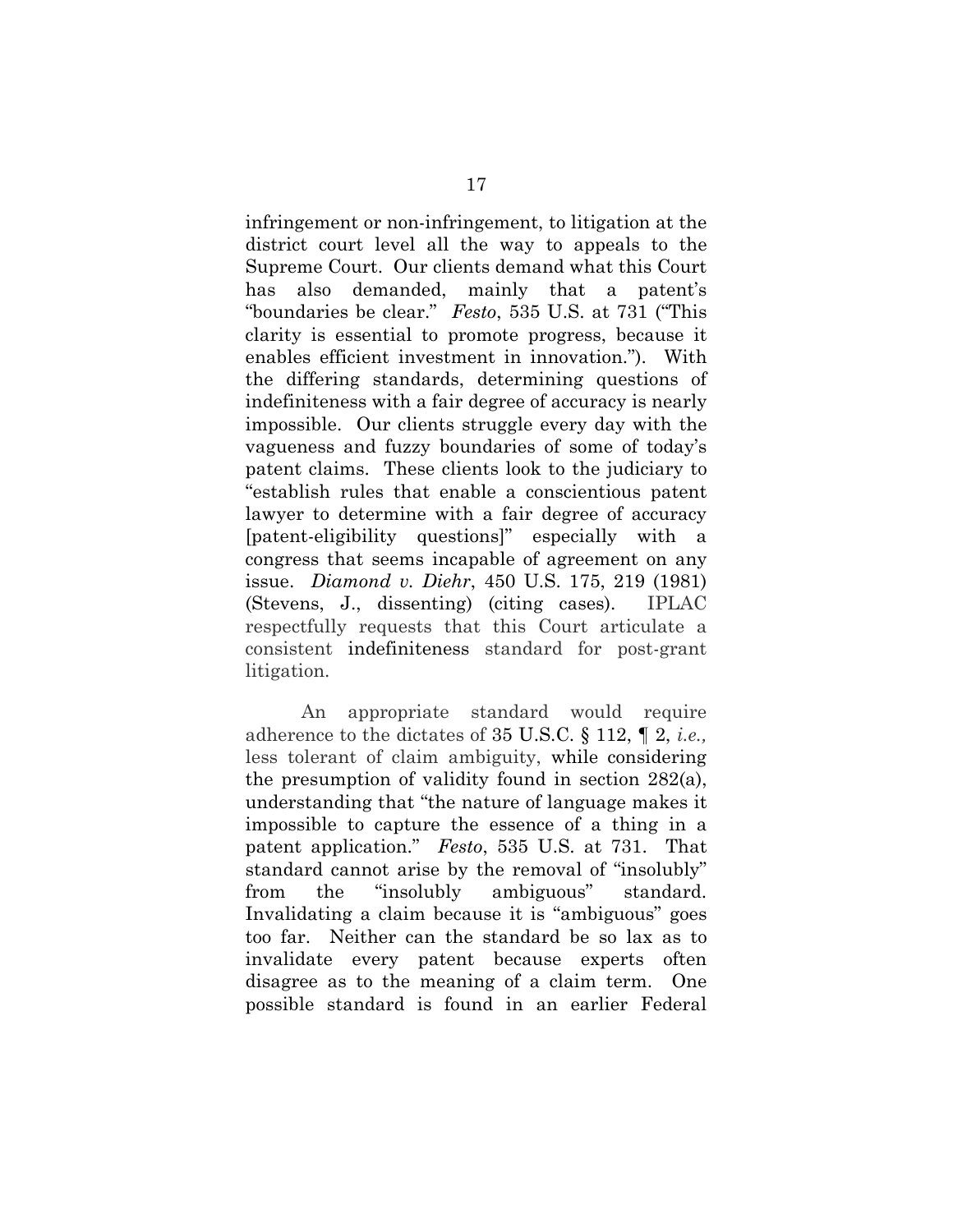Circuit decision, *Morton Int'l*, where the Federal Circuit held that claims must be clear enough that "those skilled in the art would understand what is claimed when the claim is read in light of the specification." 5 F.3d at 1470.

For instance, in the present case, the question before the district court and on appeal centered on the construction of the term "spaced relationship." *Biosig Instruments, Inc. v. Nautilus, Inc.*, 715 F.3d 891 (Fed. Cir. 2013) cert. granted, 134 S. Ct. 896 (2014). The trial court construed the term "spaced relationship" and then found the claim, so construed, indefinite. The Federal Circuit majority, using a "pertaining to the function" interpretation of the claim. held the claim to be definite. *Id.* at 901-902. The Federal Circuit concurrence also construed the term "spaced relationship" and then found the claim met the requirements of 35 U.S.C. § 112, ¶ 2. *Id*. at 905 (Schall, J., concurring). The term, "spaced relationship," is not new. A search of the USPTO Full-Text and Image Database found on the USPTO web site [\(www.uspto.gov\)](http://www.uspto.gov/) for the term "spaced relationship" in the claims of granted patents (Term 1: "spaced relationship" in Field 1: Claim(s)) reveals this term has been used in the claims of over 22,000 granted patents since 1976. The present case is not before this Court because of the lack understanding of the term "spaced relationship," but rather because of the dispute between the parties regarding the prior art and the validity of the claim using the term according to section 282(a). *See Id*. at 893-897.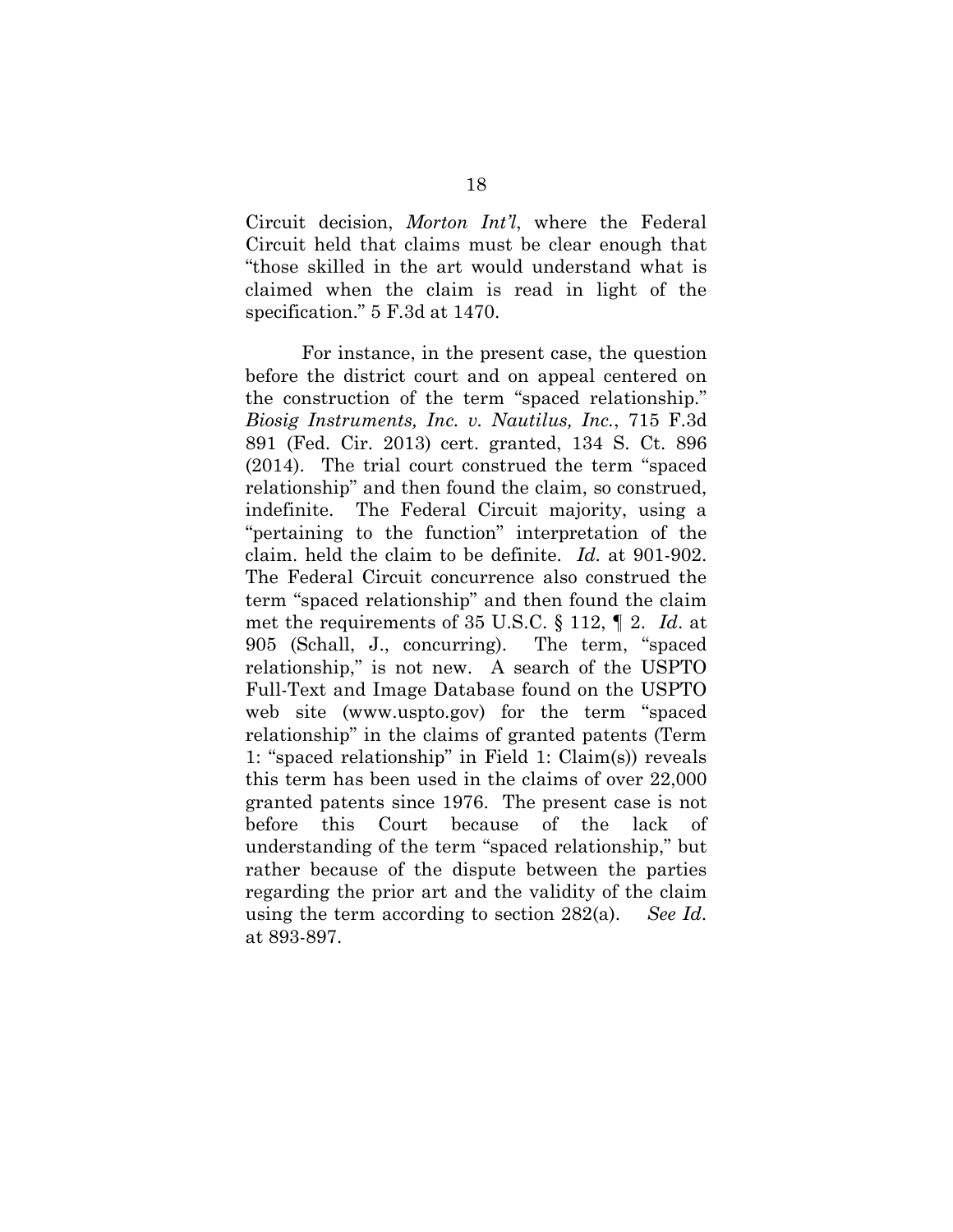## <span id="page-24-0"></span>**E. THE FEDERAL CIRCUIT HAS INCONSISTENTLY ARTICULATED WHETHER INDEFINITENESS DETERMINATIONS UNDER 35 U.S.C. § 112, ¶ 2, ARE WHOLLY A QUESTION OF LAW OR A MIXED QUESTION OF LAW AND FACT**

The process that the Federal Circuit uses to determine indefiniteness "requires a determination whether those skilled in the art would understand what is claimed. To make that determination, we have explained that '[i]n the face of an allegation of indefiniteness, general principles of claim construction apply.'" *Young v. Lumenis, Inc.*, 492 F.3d 1336, 1346 (Fed. Cir. 2007) (quoting *Datamize*, 417 F.3d at 1348). The indefiniteness analysis is inextricably intertwined with claim construction and they both receive *de novo* review on appeal. *Id.* at 1344; *see also Lighting Ballast*, 2014 WL 667499, at \*1, \*9.

Federal Rule of Civil Procedure 52(a)(6) provides the standard of review for factual findings: "Findings of fact, whether based on oral or other evidence, must not be set aside unless clearly erroneous, and the reviewing court must give due regard to the trial court's opportunity to judge the witnesses' credibility." Rule 52(a) applies to "all actions tried upon the facts without a jury," *United States v. U.S. Gypsum Co.*, 333 U.S. 364, 394-95 (1948), and "does not make exceptions or purport to exclude certain categories of factual findings from the obligation of a court of appeals to accept a district court's findings unless clearly erroneous." *Pullman-Standard v. Swint*, 456 U.S. 273, 287 (1982).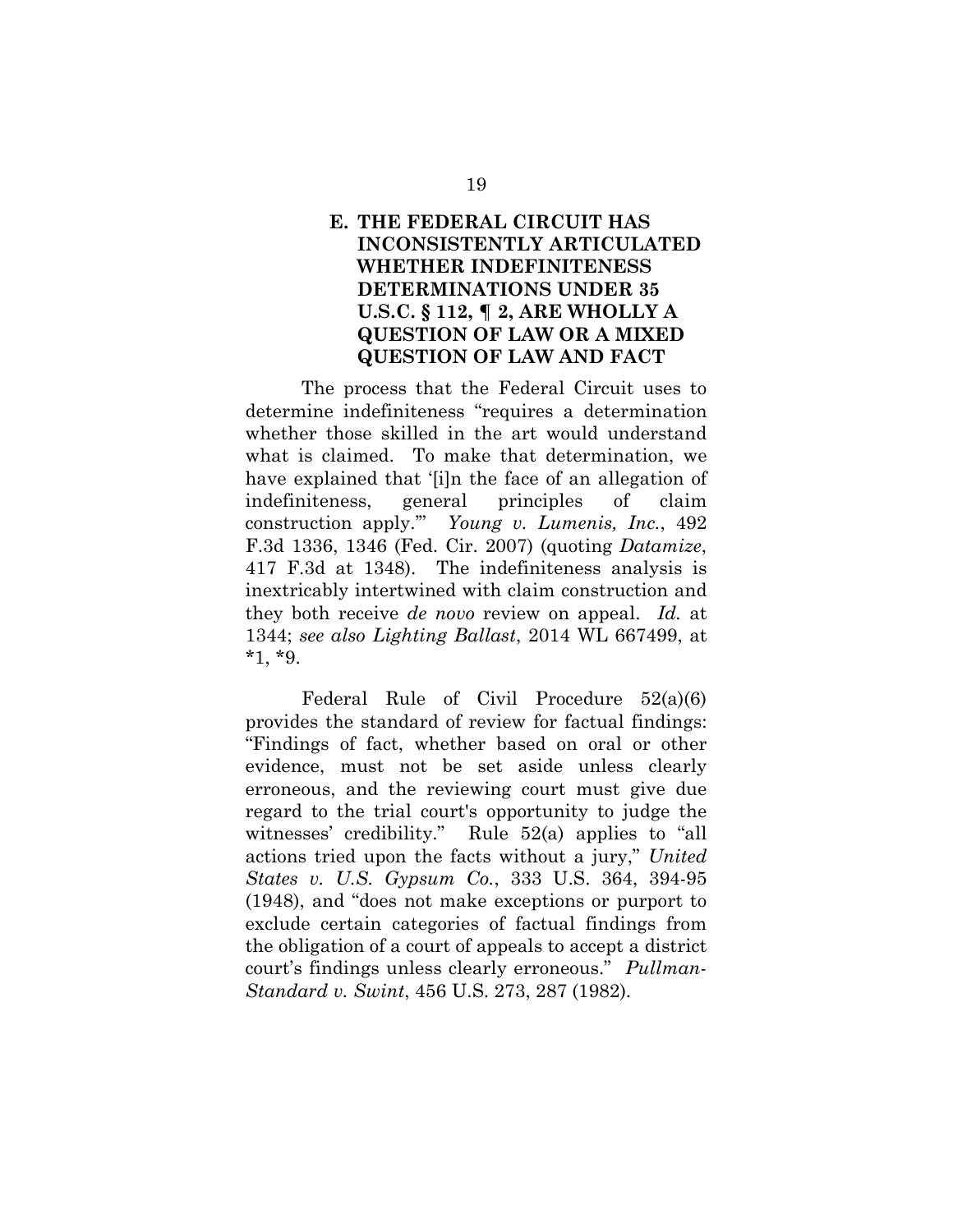The indefiniteness analysis is a question of a patent's validity. Under the presumption of validity in section 282(a), a patent invalidity defense, such as indefiniteness, must be proven by clear and convincing evidence. *See generally Microsoft Corp. v. i4i Ltd. P'ship*, 131 S. Ct. 2238 (2011). The presumption of validity calls for the Court to "separat[e] factual and legal aspects of an invalidity claim." *Id.* at 2253 (Breyer, J., joined by Scalia and Alito, JJ., concurring).

Ever since 1995, the Federal Circuit has treated every aspect of claim construction as a purely legal inquiry. *Markman,* 52 F.3d at 976-77, 979. An *en banc* Federal Circuit has had three opportunities since then to revisit this standard of review. *See Cybor Corp. v. FAS Techs., Inc.*, 138 F.3d 1448, 1456 (Fed. Cir. 1998) (*en banc*); *Phillips v. AWH Corp.*, 415 F.3d 1303, 1330-1333 (Fed. Cir. 2005) (*en banc*); *Lighting Ballast,* 2014 WL 667499, at \*1, \*9. Most recently in *Lighting Ballast*, the Federal Circuit reaffirmed that patent claim construction receives *de novo* review on appeal and is determined without deference to the ruling of the district court. *Lighting Ballast,* 2014 WL 667499, at \*1, \*9. The Federal Circuit reviews *de novo* even such findings as those reached after "live hearings with argument and testimony, sometimes covering several days." *Retractable Techs., Inc. v. Becton, Dickinson & Co*., 659 F.3d 1369, 1374 (Fed. Cir. 2011) (O'Malley, J., dissenting from denial of rehearing *en banc*).

The Federal Circuit, however, has also held that definiteness under 35 U.S.C. § 112, ¶ 2, is a question of law with underlying factual determinations. *Green Edge Enterprises, LLC v. Rubber Mulch Etc.,*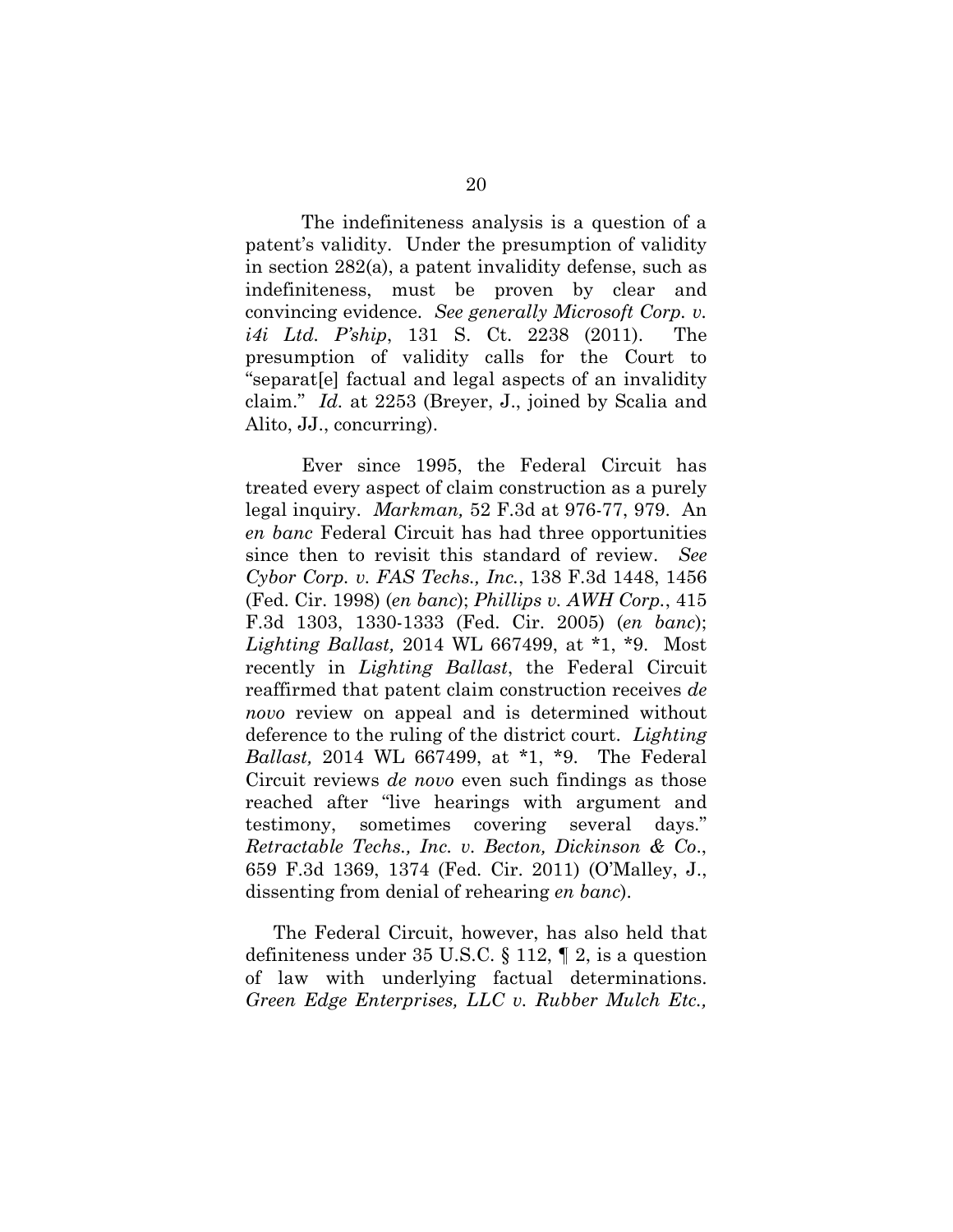*LLC*, 620 F.3d 1287, 1299 (Fed. Cir. 2010). These underlying factual determinations must be given deference on appeal, and reviewed for clear error. *See id.; see also Young,* 492 F.3d at 1344–45 (stating that a showing of indefiniteness requires clear and convincing evidence). The Federal Circuit determined that "[l]ike enablement, definiteness, too, is amenable to resolution by the jury where the issues are factual in nature." *BJ Servs. Co. v. Halliburton Energy Servs., Inc.*, 338 F.3d 1368, 1372 (Fed. Cir. 2003).

Some district courts have interpreted the Federal Circuit's precedent as allowing for the submission of the matter of indefiniteness to the jury when the dispute is factual. *See Dow Chem. Co. v. NOVA Chemicals Corp. (Canada)*, 629 F. Supp. 2d 397, 403 (D. Del. 2009) (citing *BJ Servs.*, 338 F.3d at 1372-73). Other district courts have discussed the unclear nature of indefiniteness determinations. In *Sys. Mgmt. Arts Inc. v. Avesta Technologies, Inc.*, the court noted:

While the Federal Circuit has often stated that the indefiniteness inquiry is "drawn from" the district court's role as a construer of patent claims, the circuit court has not expressly held that these inquiries are one and the same, nor that the indefiniteness inquiry can not involve underlying questions of fact. Moreover, to state that the indefiniteness inquiry is a question of law or "legal conclusion," does not answer the question. The Federal Circuit has recognized that some questions of law involve underlying issues of fact.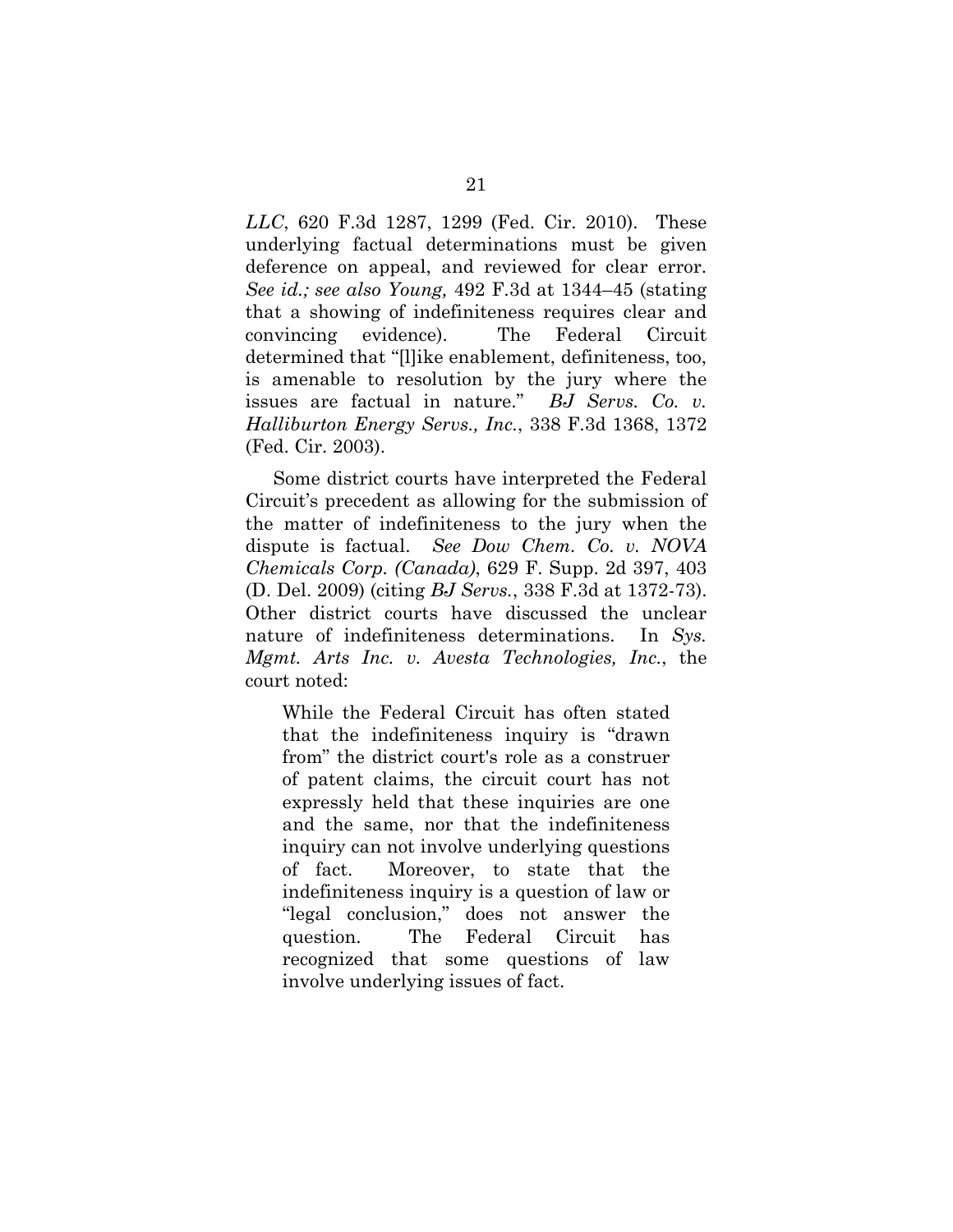137 F. Supp. 2d 382, 400 (S.D.N.Y. 2001) (internal citations omitted). Thus, the Federal Circuit precedent related to 35 U.S.C. § 112, ¶ 2, is subject to the logical interpretation that an indefiniteness determination on appeal is a legal inquiry that is informed by issues of fact that are necessary to clarify what the "essence of a thing" is. *See Festo,* 535 U.S. at 731. The factual framework relevant to an indefiniteness determination should remain undisturbed on appeal in the absence of clear error by the court of first instance.

Due to the lack of guidance concerning the standard of review, Judge Plager, in his dissent in *Enzo Biochem*, identifies the conundrum faced by the patent bar:

[I]f several persons of ordinary skill come up with competing but plausible interpretations of a disputed term – as is typically the case with competing "expert witnesses" in patent infringement litigation – the problem is not one of an inherently ambiguous and potentially indefinite claim term, but rather the problem becomes simply one of picking the "right" interpretation for that term. Since picking the "right" interpretation – claim construction – is a matter of law over which this court rules, and since the view of the trial judge hearing the case is given little weight, so that the trial judge's view on appeal becomes just a part of the cacophony before this court, it is not until three court of appeals judges randomly selected for that purpose pick the "right" interpretation that the public, not to mention the patentee and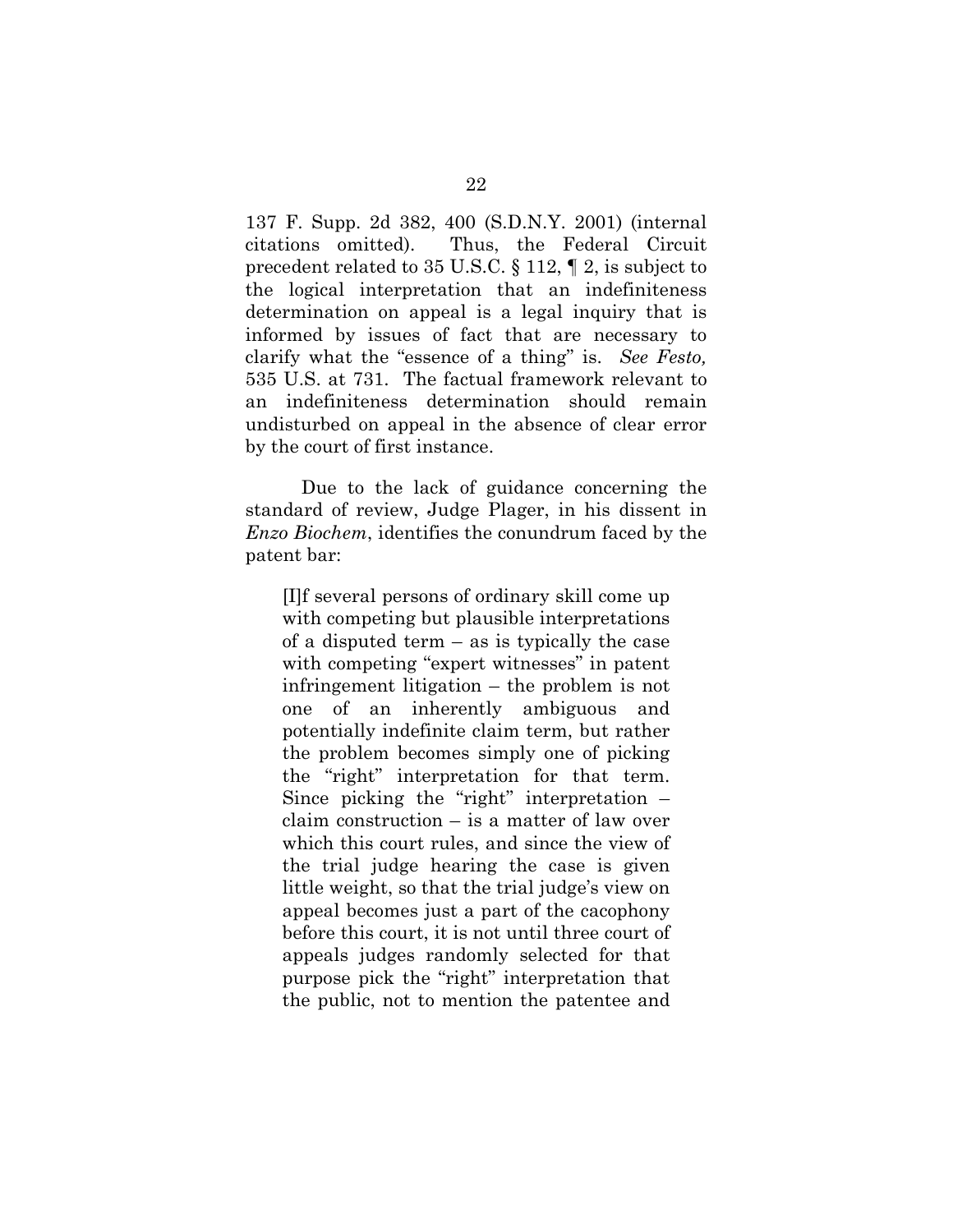its competitors, know what the patent actually claims. The inefficiencies of this system, and its potential inequities, are well known in the trade.

*Enzo Biochem*, 605 F.3d at 1348 (Plager J., dissenting from panel rehearing) (internal footnote omitted).

This Court should identify whether indefiniteness is an issue of law, meriting *de novo* review on appeal, or for instance, a mixed question of law and fact (especially given the ever present expert testimony on patent claim validity) for which some deference must be given to the trier of fact. On appeal, the appropriate weight to be given to determinations of indefiniteness should be that factual findings made by a district court in interpreting patent claims should be reviewed under the clearly erroneous standard of review, but the import of the facts and the ultimate interpretation should be reviewed *de novo*. This is based on the Federal Circuit's much greater expertise in assessing the import of the facts of claim interpretation and the district court being in a better position to make credibility determinations.

#### **CONCLUSION**

<span id="page-28-0"></span>Amicus curiae, the Intellectual Property Law Association of Chicago, urges this Court to articulate a consistent indefiniteness standard for post-grant patent litigation when assessing the validity of a patent claim under section 112. An appropriate standard would require adherence to the dictates of 35 U.S.C. § 112, ¶ 2, *i.e.,* less tolerant of claim ambiguity, while considering the presumption of